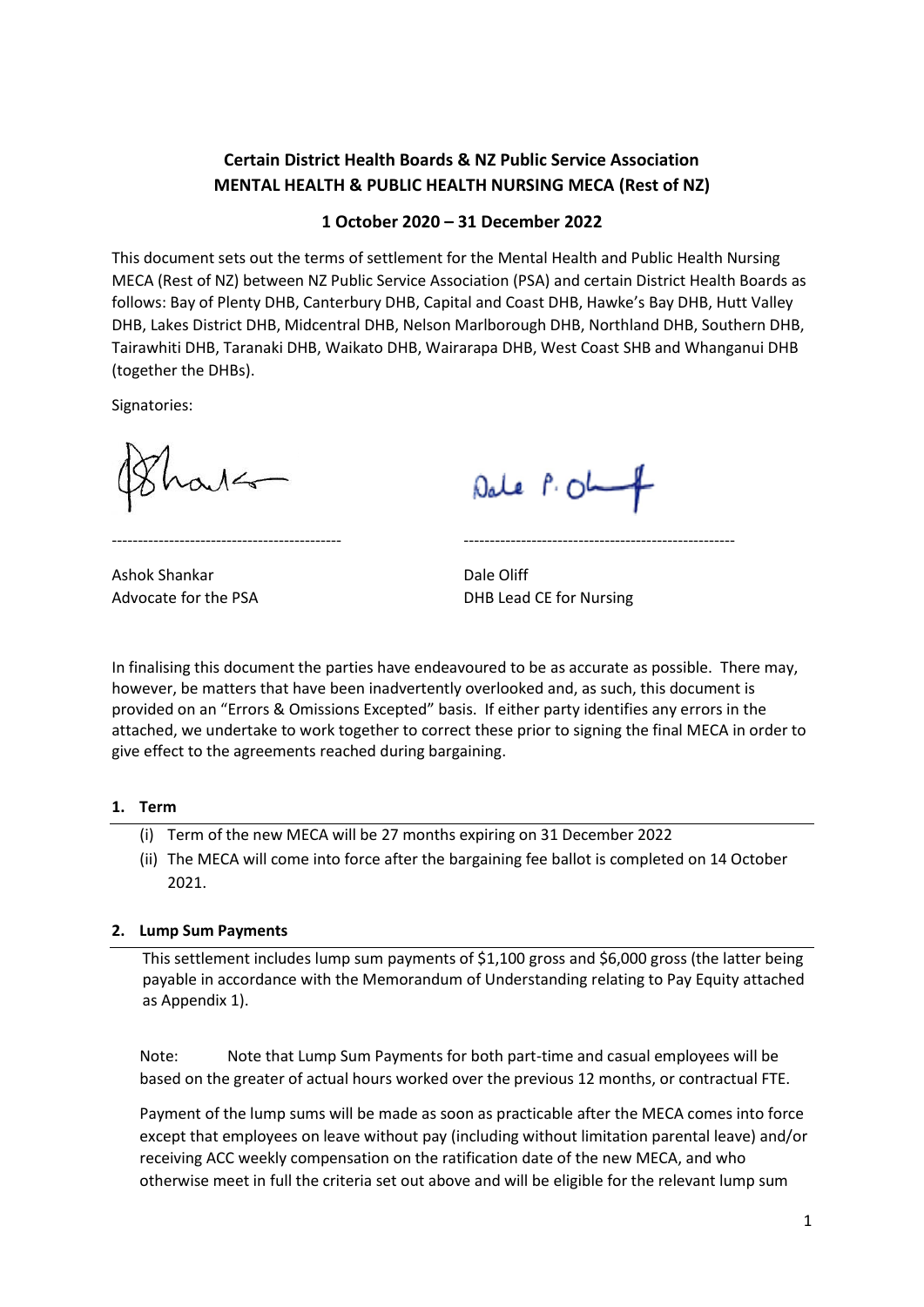payments, will receive the payments on written application after they return to work from the relevant period of leave (or in their final pay if they do not return to work).

The lump sum payments will be payable only to employees who –

- (i) Are PSA members and bound by the existing MECA on the date of ratification of this offer; or
- (ii) Become PSA members and are bound by the replacement MECA from the date of it becomes effective under clause 1(ii) above (including by way of example those relevant employees who join the PSA during the bargaining fee period); and
- (iii) Have not received a similar lump sum payment under any other terms of settlement or employment agreement.

For the avoidance of doubt, the lump sum payments will only be paid to members of PSA covered by this MECA. They will not be paid to any employee who pays a bargaining fee under clause 36 of the replacement MECA.

### **3. Memorandum of Understanding regarding Pay Equity**

Immediately on signing of these Terms of Settlement, the parties will sign the Memorandum of Understanding relating to Pay Equity in the form attached as Appendix 1.

### **4. Pay Scale Changes**

- (i) All current pay rates shall be increased by \$5800 with effect from 1 September 2021. The increase is a combination of a \$1800 funded out of DHBs Operating Budget and a further \$4000 as an interim pay equity payment (the latter being payable in accordance with the Memorandum of Understanding relating to Pay Equity attached as Appendix 1).
- (ii) Mental Health Assistant Pay Scale -

Step One of the Salary Scale for Mental Health Assistants (MH1) shall be deleted and all employees who are on MH1 salary step shall move to MH2 salary step from 1 September 2021.The current step Six (MH6) shall be renumbered as step 5 (MH5) and become an automatic step effective from 1 September 2021. Employees who have been on the current step 5 for 12 or more months as at 1 September 2021 shall automatically progress to on to the new step 5 (previous step 6). All other employees shall progress to the new step 5 once they have completed 12 months on new step 4.

### **5. Mental Health and Public Health Workload and Staffing Steering Committee**

The DHBs acknowledge that:

- (a) each DHB must have sufficient experienced resources available to meet short notice staffing shortfalls.
- (b) the implementation of Care Capacity Demand Management (hereafter CCDM) within Mental Health and Addictions and Public Health nursing is not well developed, is limited to inpatient settings and does not effectively alleviate staffing and acuity issues in mental health, addictions and public health nursing.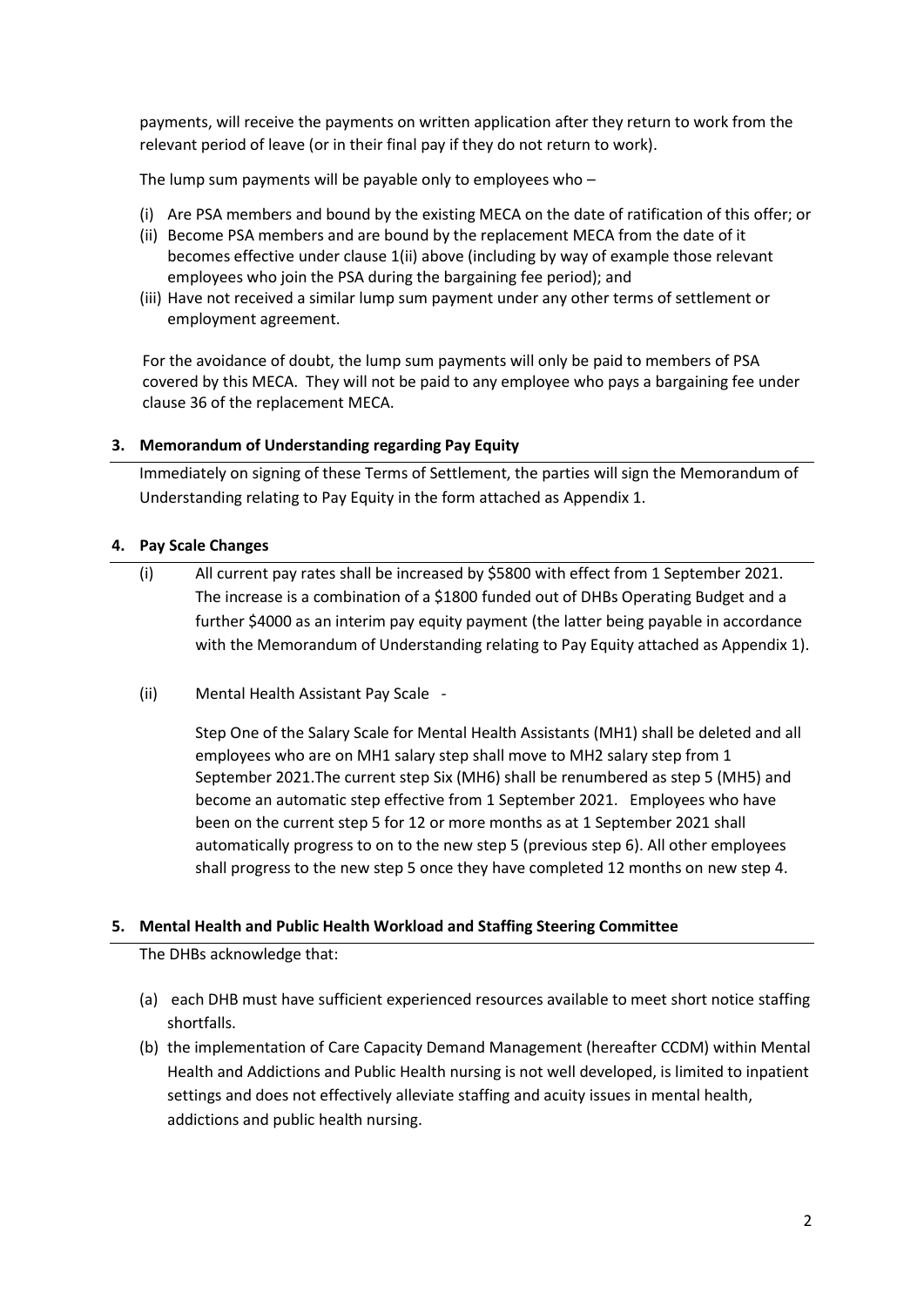As such the establishment of the Mental Health and Public Health Workload and Staffing Steering Committee as set out in clause 31.8 of the new MECA and commencement of its work are priorities.

## **6. Establishment of Nursing and Midwifery Workforce Group**

The DHBs and PSA will work together with other unions to establish a multi-union Nursing and Midwifery Workforce Group with a dedicated mental and public health nursing workstream where DHBs and the unions representing nurses can take a whole of workforce approach and work together to prioritise and progress issues of significance to the nursing workforce.

The DHBs envisage this would address matters of significance to all nursing including mental health and public health nursing workforces including a review of system-wide workforce matters (which address system-level changes including improvement in governance mechanisms to improve system-wide trust with a view to PSA direct participation in any equivalent of a Nursing Accord).

The following nursing wide initiatives will be initiated as part of this settlement:

- (i) **Recruitment Program -** the Ministry of Health will initiate as soon as practicable a significant recruitment campaign designed to further support safe staffing initiatives.
- (ii) **Minister to commission independent evaluation of CCDM implementation & effectiveness** – to be carried out with support from the Ministry of Health. The Minister and the Head of HealthNZ will consider & respond to relevant findings. PSA and DHBs will be invited to participate in the work which will look at DHBs where:
	- (a) CCDM has been implemented and is working well and examine why this is and what the benefits are
	- (b) CCDM has been implemented and is not working well and examine why this is and whatthe impacts are
	- (c) CCDM hasn't been implemented and examine what the issues and barriers to implementation
- (ii) **CCDM Progression Fund** the Ministry of Health and DHBs have agreed to establish as soon as possible a one-off CCDM Implementation Enhancement Fund of \$5m, jointly funded by the Ministry and DHBs. The fund will be overseen by the SSHW Governance Group, with a focus on making timely investment decisions to enable faster and effective progress with implementation of CCDM. A key first initiative will be to provide a status update on the progress of CCDM implementation at each DHB, to develop and agree funding initiatives that progress CCDM implementation and positively impact the situation of frontline staff.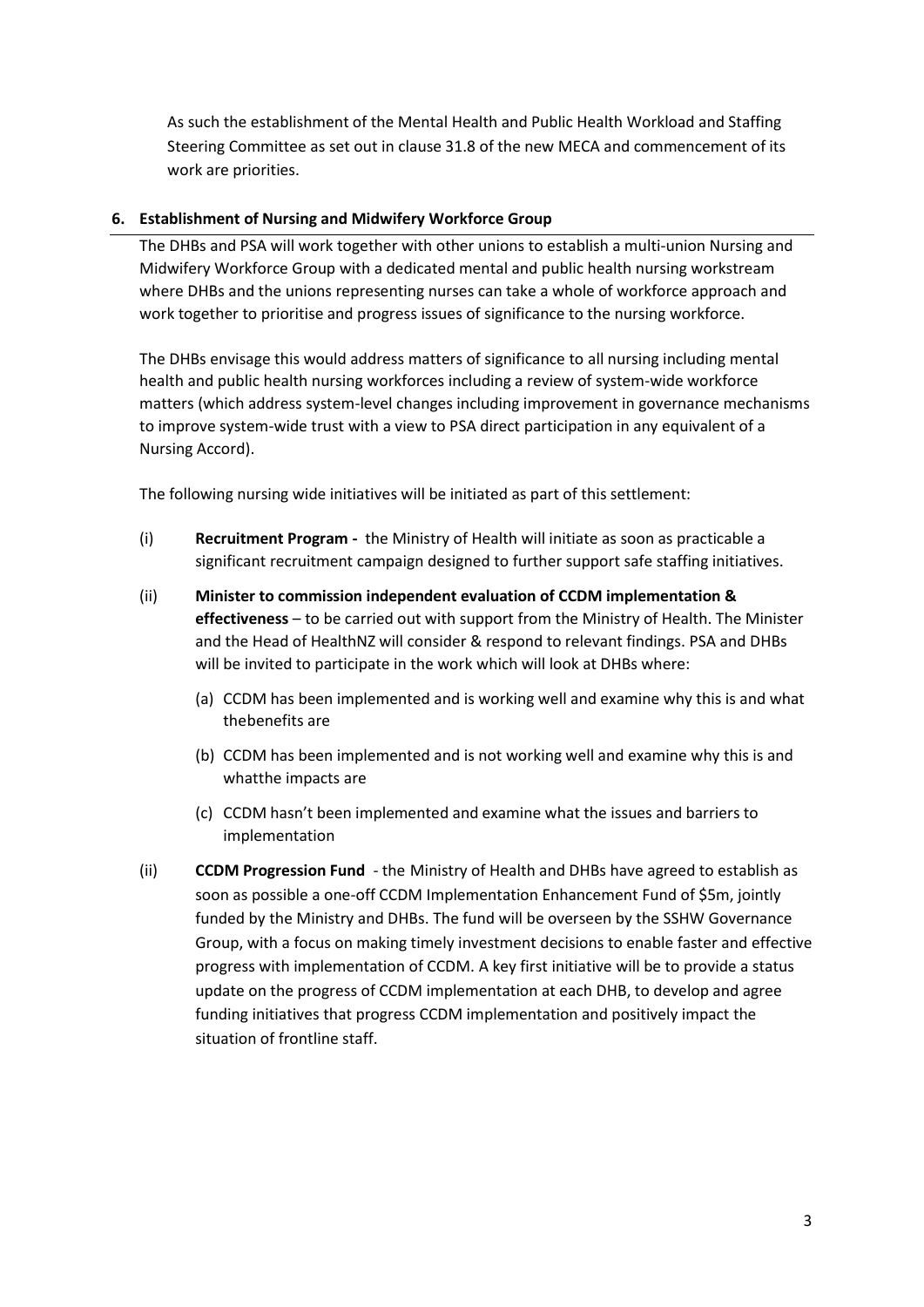## **7. Miscellaneous**

### **7.1** *Family Violence Leave*

All DHBs who do not have policies relating to the entitlements of, and support to be provided to, the victims of and supporters of the victims of, Family Violence will have these finalised and implemented by 31 December 2021.

## **7.2** *KiwiSaver for employees aged 65 or older*

PSA has raised the issue of the continuation of KiwiSaver contributions to staff who are 65 years of age or older (being the age of entitlement to National Superannuation)

The parties acknowledge that, provided the individual member has been in KiwiSaver for at least 5 years, there is no statutory requirement for the employer to make compulsory contributions to an employee's KiwiSaver account (s.101C(c) KiwiSaver Act 2006 refers).

Notwithstanding this, most DHBs exercise a discretion and continue to make matching contributions on behalf of employees who are aged 65 or older. Each of the DHBs that do not exercise this discretion (Capital & Coast DHB, Hutt Valley DHB and Wairarapa DHB) will respectively review its practices with a view to establishing consistency with other DHBs by 31 December 2021 and report the outcome of that review in writing to the PSA.

## **7.3** *Canterbury DHB – Duly Authorised Officer Review*

The CDHB Duly Authorised Officers rostering practices and payment of allowances as set out in Appendix 10 are not consistent with the practices used at other DHBs.

CDHB has commenced and will conclude a review of its roster and allowance practices by 30 November 2021 with a view to better aligning both rostering practices and payment of allowances, and will take the practices at other DHBs and processes set out other MECAs covering Duly Authorised Officers at CDHB into account in doing so (given that in or around July 2022, there will be a single employer (Health NZ) of all Duly Authorised Officers in health).

This review will include engagement with the unions representing DAOs including the PSA.

## **7.4** *Other Settlements*

Where the PSA represents a group that is the same or similar to an occupational/professional group covered by another health sector MECA bargaining, and that other group arrives at a subsequent settlement that is materially different to the settlement agreed with the PSA, the parties agree to meet and discuss the impact of that settlement. This meeting may result in a proposal to vary the relevant Agreement.

## **8. Changes to clauses**

| Clause No | Clause Title | Change                                                                         |
|-----------|--------------|--------------------------------------------------------------------------------|
| 9.1       | Term         | Delete clause 9.1 in its entirety and replace it<br>with the following clause: |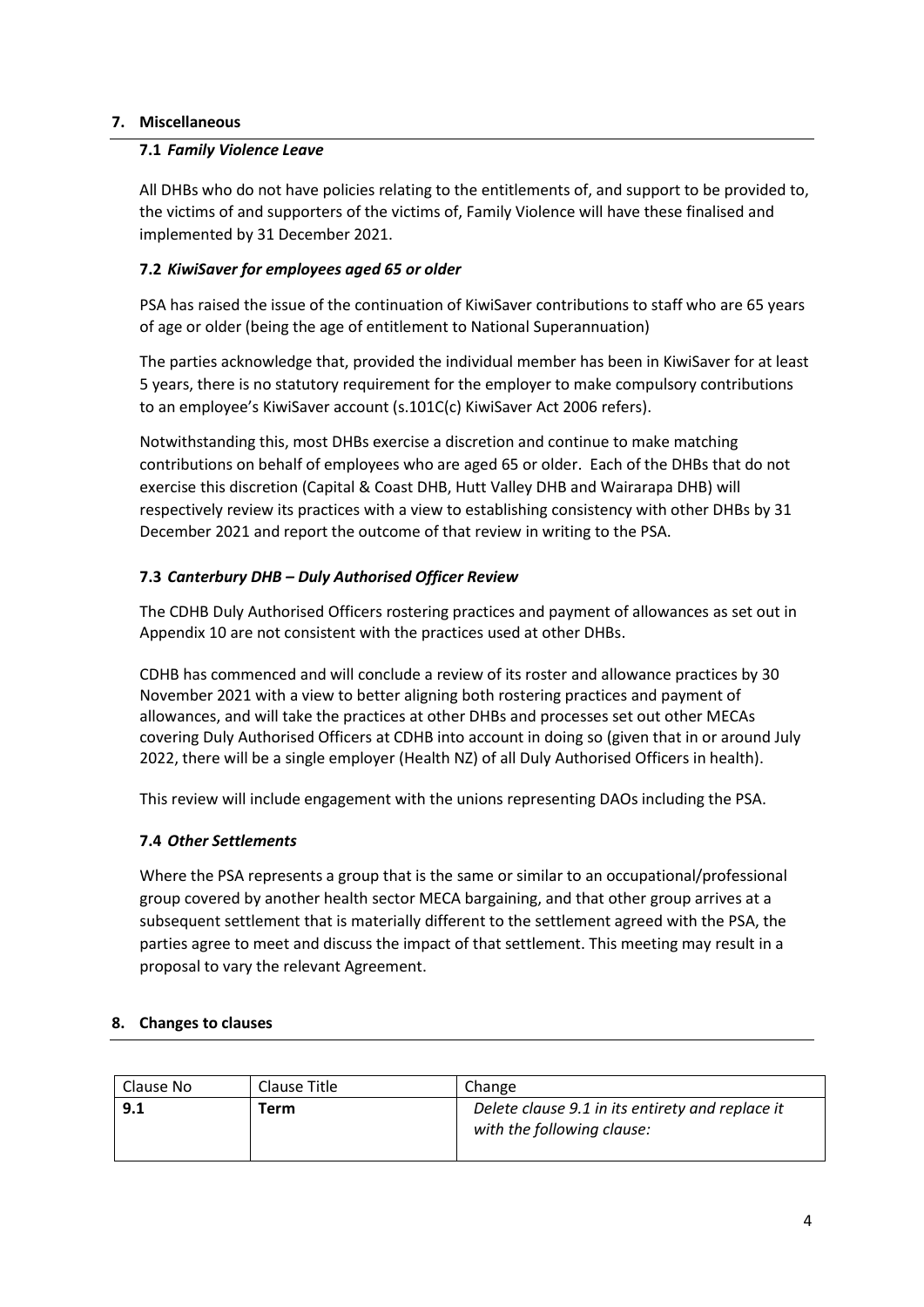|                       |                                | 9.1<br>The term of the MECA is from 1 October<br>2020 to 31 December 2022.                                                                                                                                                                                                                                                                                                                                                                                                                                                                                                                                                                                                               |
|-----------------------|--------------------------------|------------------------------------------------------------------------------------------------------------------------------------------------------------------------------------------------------------------------------------------------------------------------------------------------------------------------------------------------------------------------------------------------------------------------------------------------------------------------------------------------------------------------------------------------------------------------------------------------------------------------------------------------------------------------------------------|
|                       |                                |                                                                                                                                                                                                                                                                                                                                                                                                                                                                                                                                                                                                                                                                                          |
|                       |                                | 9.2<br>The MECA comes into effect on 1<br>September 2021 (subject to the parties<br>completing the required bargaining fee<br>processes under Part 6B of the<br>Employment Relations Act 2000) for the<br>following clauses relating to:<br>changes to salary scales<br><b>Authorised Officers</b><br>Night rates<br><b>Higher Duties Allowances</b><br>Sick leave<br>Injuries suffered during restraint<br>Parental leave<br><b>Professional Association Fees</b><br>Professional Development Leave<br>Recognition of Huarahi Whakatū<br><b>Nurse Practitioner Professional</b><br>Development<br>Legal representation at coronial inquest<br>Clothing Allowance - Public Health Nurses |
| 12                    | <b>Salaries (RONZ MECA)</b>    | Amend the pay scales set out below through the                                                                                                                                                                                                                                                                                                                                                                                                                                                                                                                                                                                                                                           |
|                       |                                | addition of an \$1,800 gross annual increase on the<br>base rates, and a \$4,000 increase in the gross<br>annual base salary component of the interim pay<br>equity payment.                                                                                                                                                                                                                                                                                                                                                                                                                                                                                                             |
|                       |                                | 12.3 Salary Scale for Mental Health Assistants<br>Delete Step One of the Salary Scale for<br>Mental Health Assistants (MH1), with<br>all employees on MH1 to move to                                                                                                                                                                                                                                                                                                                                                                                                                                                                                                                     |
|                       |                                | MH2 from the effective date the new                                                                                                                                                                                                                                                                                                                                                                                                                                                                                                                                                                                                                                                      |
|                       |                                | MECA comes in to effect.                                                                                                                                                                                                                                                                                                                                                                                                                                                                                                                                                                                                                                                                 |
|                       |                                | Renumber the salary steps<br>Replace the 'M' on salary scale (MH6)<br>with an 'A'.                                                                                                                                                                                                                                                                                                                                                                                                                                                                                                                                                                                                       |
|                       |                                | Delete the Transitional note dealing<br>with progression from step 4 to step 5<br>effective from 29/10/2018.                                                                                                                                                                                                                                                                                                                                                                                                                                                                                                                                                                             |
|                       |                                | Delete all references to the Merit Step                                                                                                                                                                                                                                                                                                                                                                                                                                                                                                                                                                                                                                                  |
|                       |                                | including the explanatory Note.                                                                                                                                                                                                                                                                                                                                                                                                                                                                                                                                                                                                                                                          |
| 14.6.5 (RONZ)         | <b>Penal Rates</b>             | Amend Appendix 13 as set out in Schedule 1.                                                                                                                                                                                                                                                                                                                                                                                                                                                                                                                                                                                                                                              |
| and Schedule 13<br>17 | <b>Higher Duties Allowance</b> | Amend to read as follows - noting:                                                                                                                                                                                                                                                                                                                                                                                                                                                                                                                                                                                                                                                       |
|                       |                                |                                                                                                                                                                                                                                                                                                                                                                                                                                                                                                                                                                                                                                                                                          |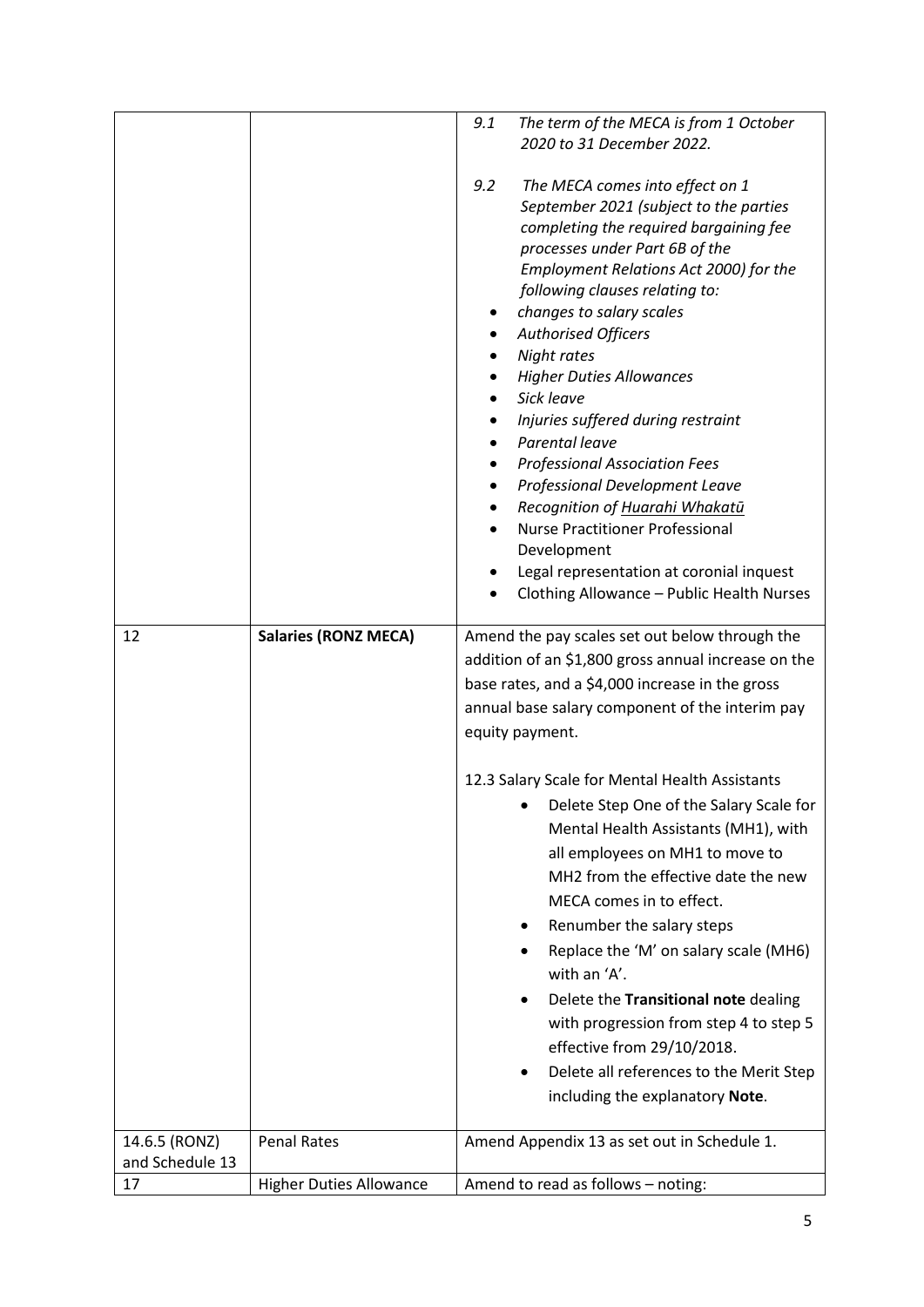|      |                           |                    | - current sub-clause 17.2 is unchanged<br>- current sub-clause 17.3 is renumbered to<br>become sub-clause 17.2<br>- current sub-clause 17.2 is renumbered to<br>become sub-clasue 17.3 and is amended                                                                                                                                                   |
|------|---------------------------|--------------------|---------------------------------------------------------------------------------------------------------------------------------------------------------------------------------------------------------------------------------------------------------------------------------------------------------------------------------------------------------|
|      |                           | 17.1               | A higher duties allowance shall be paid to<br>an employee who at the request of the<br>employer is substantially performing the<br>duties and carrying the responsibilities of a<br>position or grade higher than the<br>employee's own.                                                                                                                |
|      |                           | 17.2               | Where an employee performs the duties of<br>the higher position for more than five<br>consecutive days, the allowance payable<br>shall be the difference between the<br>current salary of the employee acting in<br>the higher position, and the minimum<br>salary the employee would receive if<br>appointed to the higher position.                   |
|      |                           | 17.3               | Except as provided for above, where an<br>employee performs the duties and carries<br>the responsibilities of a position higher<br>than the employee's own on a shift by<br>shift basis, that will be recognised by way<br>of a \$24 per day allowance (provided a<br>minimum of 8 consecutive hours of<br>qualifying service is worked per day/shift). |
|      |                           |                    | It is recognised that on a day/shift basis,<br>an employee performing these<br>responsibilities may not fulfill all the<br>substantive duties of a higher position.                                                                                                                                                                                     |
| 18.2 | <b>Authorised Officer</b> |                    | Amend the title to clause 18 to read: " Duly<br>Authorised Officers and Authorised Officers" and<br>amend the index accordingly:                                                                                                                                                                                                                        |
|      |                           | after clause 18.1: | Insert the following new clause as clause 18.2                                                                                                                                                                                                                                                                                                          |
|      |                           | 18.2               | Authorised Officer means an employee<br>appointed to undertake the Authorised<br>Officer role and function as defined in s91<br>(Authorised Officers) of the Substance<br>Addiction (Compulsory Assessment and<br>Treatment) Act 2017.                                                                                                                  |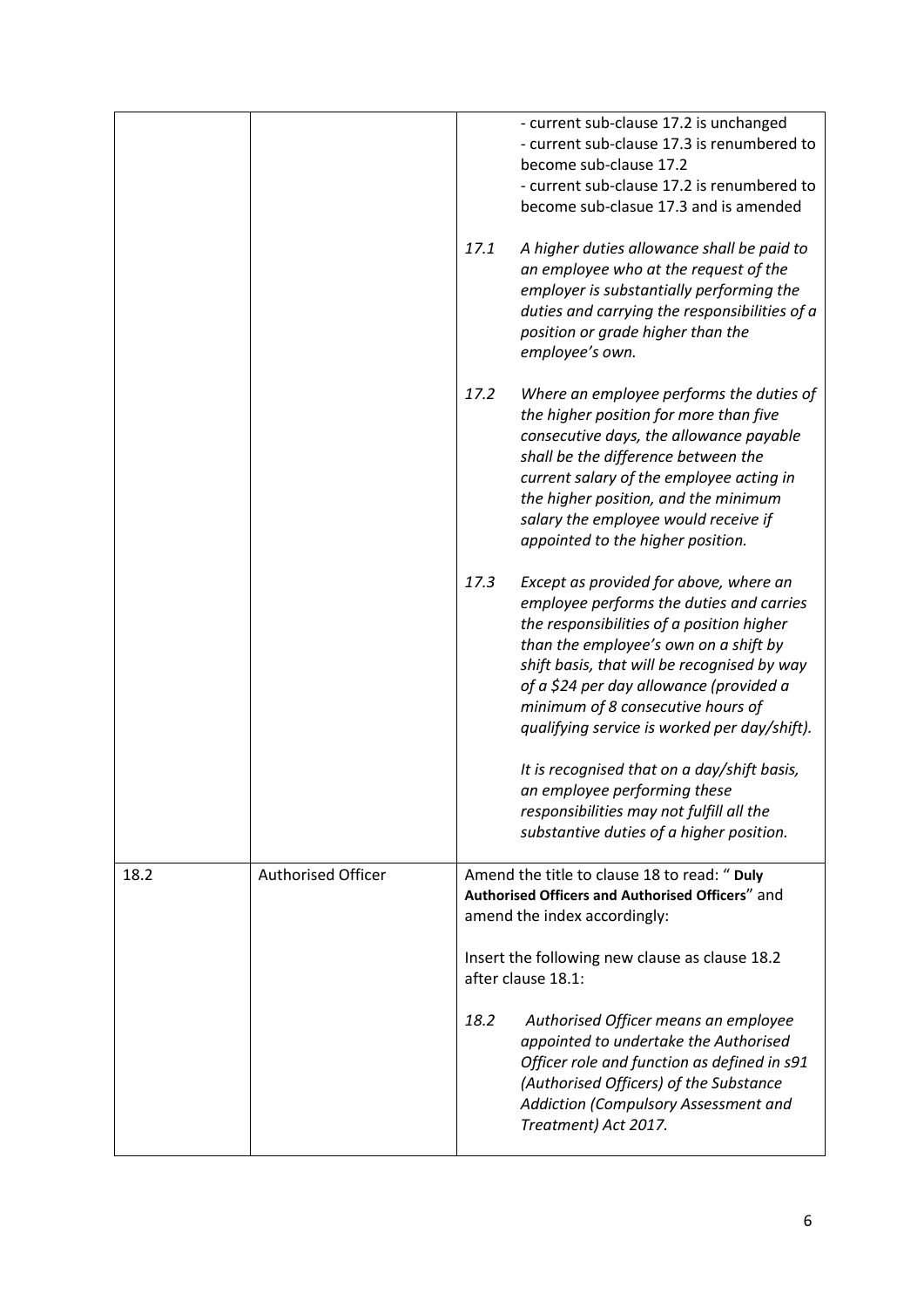|       |                                       | Employees who are designated as Authorised<br>Officers shall receive a \$2,500 annual<br>allowance payable fortnightly. The allowance<br>will be paid pro rata for part time staff.<br>Those employees already in receipt of a<br>higher allowance as at 1 September 2021 will<br>be entitled to continue to receive the higher<br>allowance.                                                                                                                                                                                                                                                                                                                                                                                                                                                        |
|-------|---------------------------------------|------------------------------------------------------------------------------------------------------------------------------------------------------------------------------------------------------------------------------------------------------------------------------------------------------------------------------------------------------------------------------------------------------------------------------------------------------------------------------------------------------------------------------------------------------------------------------------------------------------------------------------------------------------------------------------------------------------------------------------------------------------------------------------------------------|
| 22    | Sick Leave                            | Immediately under the title "22.0 Sick Leave"<br>insert the following paragraph:<br>"The parties recognise that changes to the<br>Holidays Act 2003 impact on the sick leave<br>provisions in this Agreement, and where that is the<br>case the Holidays Act 2003 applies. The parties<br>agree that any leave provisions set out in this<br>Agreement impacted by any such change may be<br>varied by written agreement between PSA and the<br>DHBs during the term."<br>In clause 22.9:<br>At the end of the first bullet after "duties",<br>add ";or"<br>At the end of the second bullet after<br>"pay.", add "Such leave shall not be a<br>charge against the employee's sick and<br>domestic leave entitlement."<br>In clause 22.10, delete "registered" where it<br>appears in the first line. |
| 22.16 | Injuries suffered during<br>restraint | In clause 22.16.2(ii):<br>Delete "from 29 October 2018,"<br>After "workplace assault", add "(including without<br>limitation injuries suffered during restraint of a<br>patient)".                                                                                                                                                                                                                                                                                                                                                                                                                                                                                                                                                                                                                   |
| 25    | <b>Parental Leave</b>                 | Add the following note to the end of clause 25.2<br>Note: Whāngai arrangements are included<br>in situations where the employee becomes<br>a primary carer for one or more children.                                                                                                                                                                                                                                                                                                                                                                                                                                                                                                                                                                                                                 |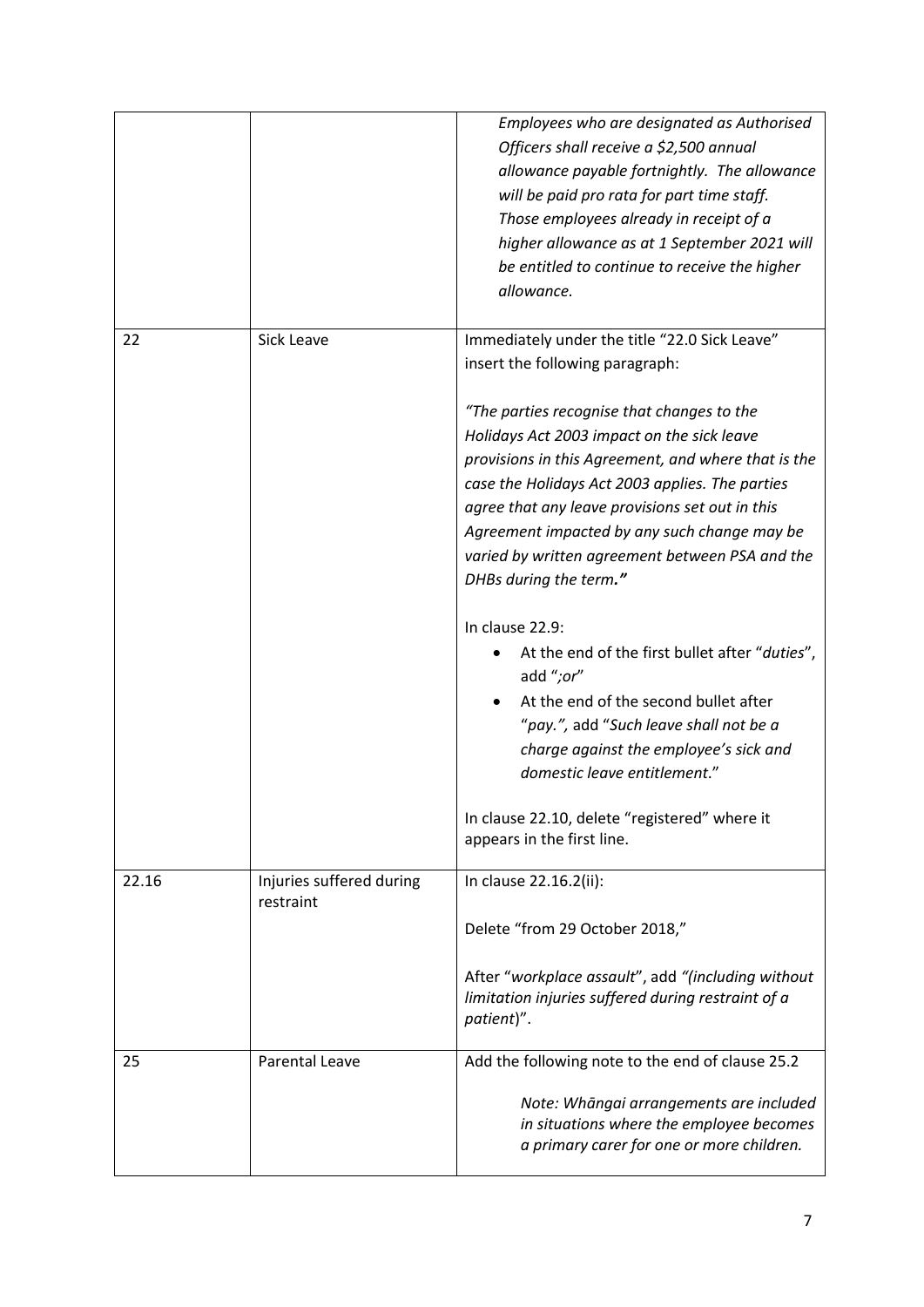|      |                                          | Add the following note to the end of clause 25.4:                                                                                                                                                                                                                                                                                                                                                                                                                                                                                                                                                                                              |
|------|------------------------------------------|------------------------------------------------------------------------------------------------------------------------------------------------------------------------------------------------------------------------------------------------------------------------------------------------------------------------------------------------------------------------------------------------------------------------------------------------------------------------------------------------------------------------------------------------------------------------------------------------------------------------------------------------|
|      |                                          | Note: Whāngai arrangements are included<br>as primary care placements for the<br>purposes of this clause.                                                                                                                                                                                                                                                                                                                                                                                                                                                                                                                                      |
| 26   | <b>Family Violence Support</b>           | Add a new clause 27 as follows and re-number<br>subsequent clauses                                                                                                                                                                                                                                                                                                                                                                                                                                                                                                                                                                             |
|      |                                          | 27 The employer is committed to supporting staff<br>who experience family violence, and staff seeking<br>to address their issues with violence as and when<br>occurrence of the violence is raised with the<br>employer.                                                                                                                                                                                                                                                                                                                                                                                                                       |
|      |                                          | Employees affected by family violence have rights<br>under the Employment Relations Act 2000,<br>Holidays Act 2003 (relating to Family Violence<br>Leave (ss72A - 72)) and Human Rights Act 1993.                                                                                                                                                                                                                                                                                                                                                                                                                                              |
|      |                                          | In addition, any staff member experiencing family<br>violence should talk to their manager or Human<br>Resources Department regarding the support<br>available under the DHB's Family Violence (or<br>equivalent) policy.                                                                                                                                                                                                                                                                                                                                                                                                                      |
| 29.3 | <b>Professional Development</b><br>Leave | Insert new clause 30.3 (and re-<br>number the following clauses<br>accordingly) as follows:                                                                                                                                                                                                                                                                                                                                                                                                                                                                                                                                                    |
|      |                                          | 30.3<br>Professional Development Leave                                                                                                                                                                                                                                                                                                                                                                                                                                                                                                                                                                                                         |
|      |                                          | The employer shall grant professional<br>development leave of at least 32 hours per<br>calendar year for full time employees (pro<br>rated to no less than 8 hours per calendar<br>year for part time employees) who are<br>registered or enrolled Nurses. This leave is<br>to enable employees to complete<br>qualifications, to attend courses and to<br>undertake research or projects that are<br>relevant to the employer and which<br>facilitate the employee's growth and<br>development. At least 8 hours per<br>calendar year shall be available for Mental<br>Health Assistants. Prior approval of the<br>employer must be obtained. |
|      |                                          | 30.3.1<br>Paid leave to meet organisational and<br>service requirements, and those<br>professional competency requirements not                                                                                                                                                                                                                                                                                                                                                                                                                                                                                                                 |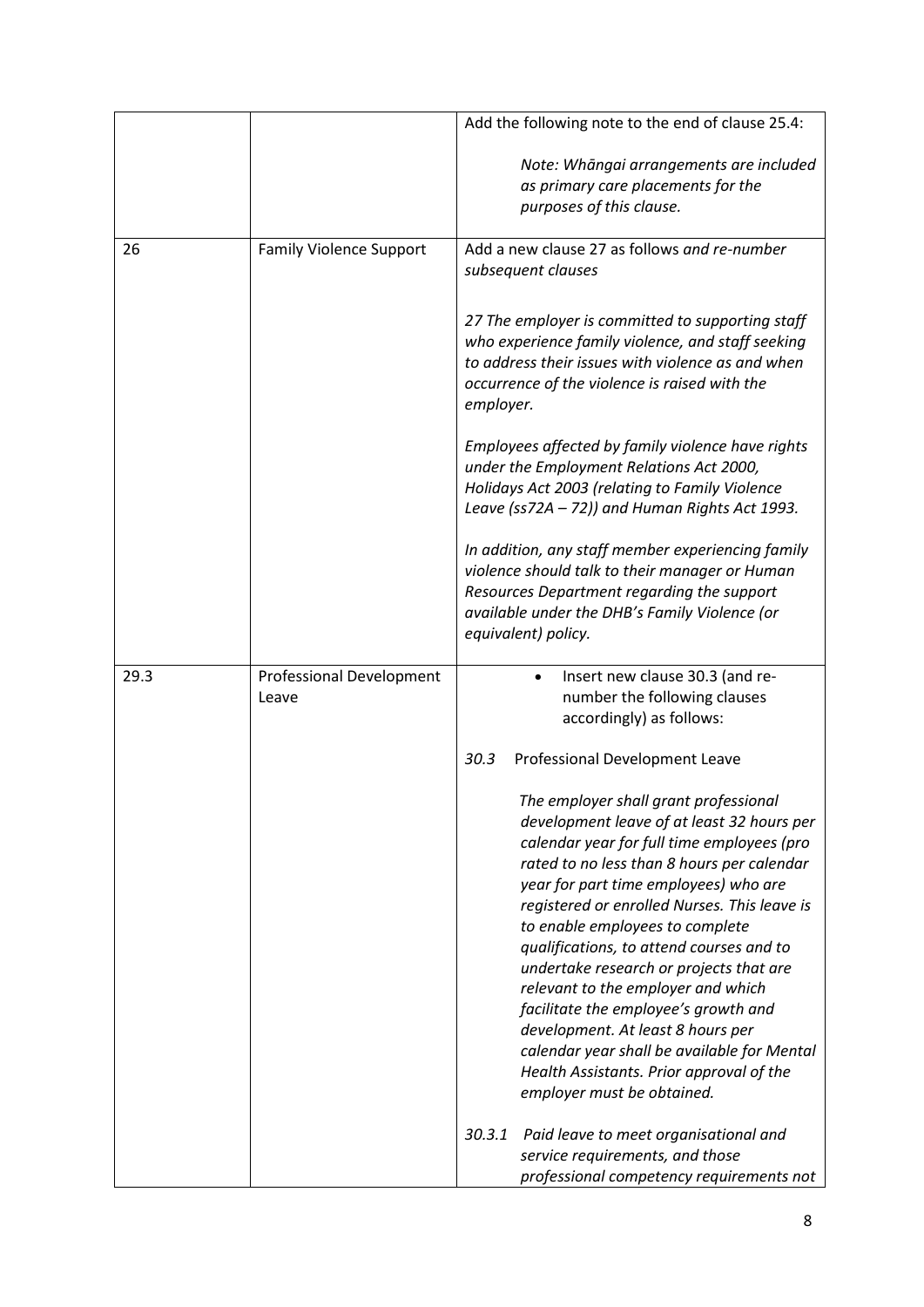|        |                                   |           | otherwise addressed in this clause, shall be<br>granted in addition to the above<br>provisions. The employer will meet any<br>associated costs.                                                                                                                                                                                       |                    |
|--------|-----------------------------------|-----------|---------------------------------------------------------------------------------------------------------------------------------------------------------------------------------------------------------------------------------------------------------------------------------------------------------------------------------------|--------------------|
|        |                                   |           | 30.3.2 Professional development leave will be<br>granted at T1 rate and shall not<br>accumulate from one year to the next.                                                                                                                                                                                                            |                    |
|        |                                   |           | 30.3.3 Any claim for expenses must be approved<br>in advance and will be considered on a<br>case by case basis.                                                                                                                                                                                                                       |                    |
|        |                                   |           | 30.3.4 Study days required for participation in<br>the Nursing Advanced Choice of<br>Employment (ACE) and New Entry to<br>Speciality Practice (NESP) Programmes are<br>in addition to those stated above.                                                                                                                             |                    |
|        |                                   |           | 30.3.5 Staff working on preparing a portfolio,<br>obtaining or maintaining skill levels<br>associated with the Professional<br>Development and Recognition Programme<br>are entitled to additional leave in order to<br>undertake research or study associated<br>with meeting the PDRP requirements (as<br>per clause 30.4.4 below). |                    |
|        |                                   | 30.3.6    | Where professional development leave<br>entitlements are provided elsewhere in<br>this document and its appendices those<br>entitlements will be inclusive of and not in<br>addition to the entitlements provided in<br>clause 30.3 above.                                                                                            |                    |
| 29.3.4 | Recognition of Huarahi<br>Whakatū | $\bullet$ | Renumber the old clause 29.3.4 as 30.3.5                                                                                                                                                                                                                                                                                              |                    |
|        |                                   |           | Insert the following as a new clause<br>30.3.4:                                                                                                                                                                                                                                                                                       |                    |
|        |                                   |           | 30.3.4 Huarahi Whakatū<br>The employer recognises Huarahi Whakatū<br>Māori PDRP as a legitimate programme<br>endorsed by the Nursing Council that<br>supports the Māori Nursing workforce<br>covered by this MECA.                                                                                                                    |                    |
|        |                                   |           | Puna Rahi<br>Puna Whakatau                                                                                                                                                                                                                                                                                                            | \$4,500<br>\$3,000 |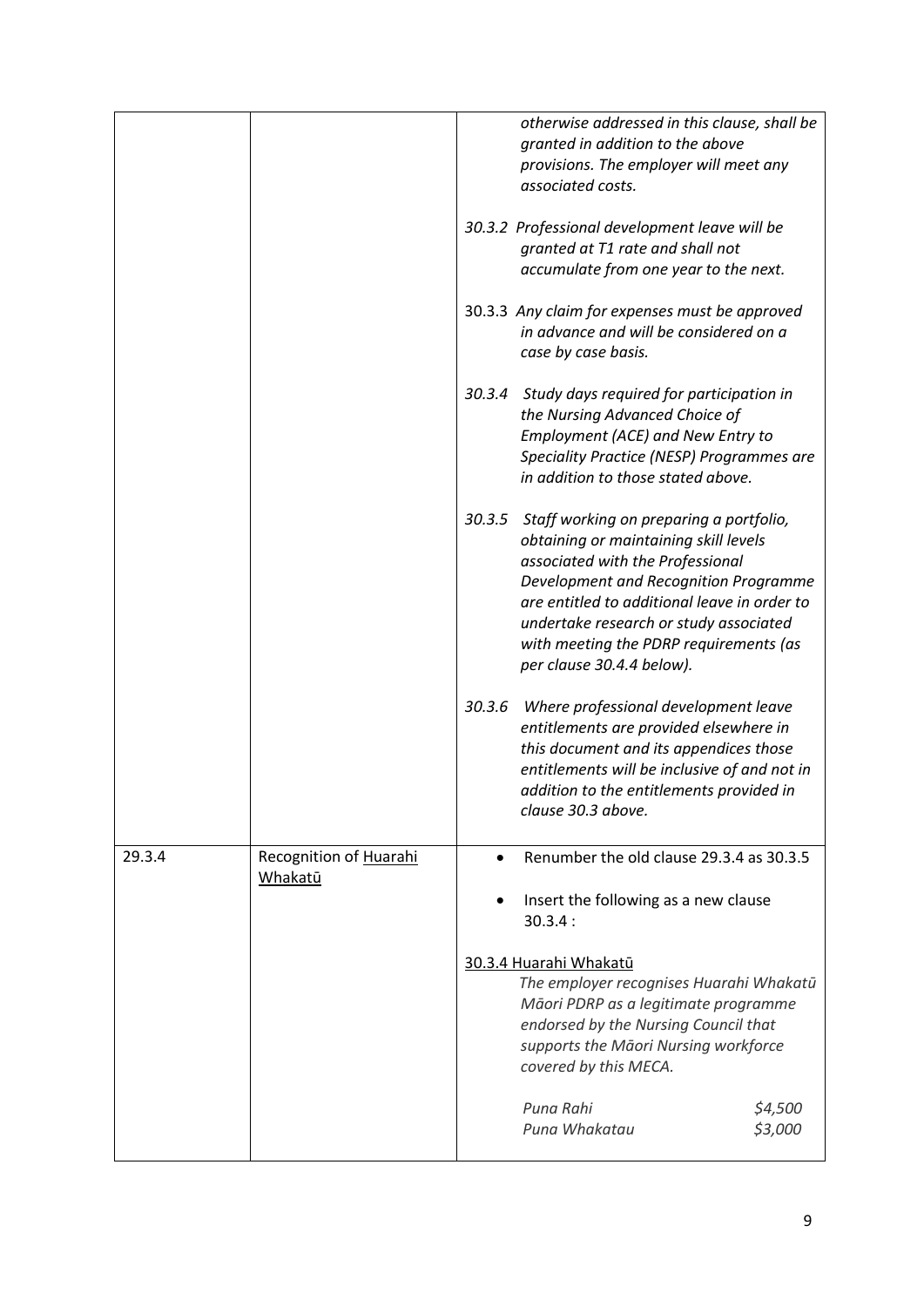|      |                                                                                                 | Māori nurses who have previously<br>completed their PDRP can transfer to<br>Huarahi Whakatū if they wish to.                                                                                                                                                                                                                                                                                                                                                                                                                                                                                                                                                                                                                                                                                                                                                            |
|------|-------------------------------------------------------------------------------------------------|-------------------------------------------------------------------------------------------------------------------------------------------------------------------------------------------------------------------------------------------------------------------------------------------------------------------------------------------------------------------------------------------------------------------------------------------------------------------------------------------------------------------------------------------------------------------------------------------------------------------------------------------------------------------------------------------------------------------------------------------------------------------------------------------------------------------------------------------------------------------------|
| 29.4 | <b>Nurse Practitioner</b><br><b>Professional Development</b>                                    | Insert a new clause 30.5 after the new clause 30.4:<br>30.5. Nurse Practitioners shall be entitled to<br>an annual \$5,000 Professional Development<br>Allowance to support appropriate professional<br>development opportunities. This Allowance<br>may be accrued for up to 2 years (\$10,000).<br>Such opportunities will be discussed between<br>the Nurse Practitioner and their line manager.<br>This Allowance is part of and not in addition<br>to any other Professional Development<br>Funding currently provided to Nurse<br>Practitioners at Bay of Plenty DHB, Hawkes<br>Bay DHB and Capital and Coast DHB where<br>the annual Professional Development<br>entitlement for Nurse Practitioners shall be<br>\$6,000 per annum. At Hawkes Bay DHB, and<br>West Coast DHB, the Professional<br>Development entitlement shall accrue for up<br>to three years. |
| 29.5 | <b>Professional Association</b><br>Fees                                                         | Amend clause 30.7.1 (formerly clause 29.5.1) as<br>follows<br>Delete "a maximum amount as listed<br>below" and replace that phrase with<br>"\$250 (or \$400 where the employer is<br>West Coast DHB)"<br>Delete the whole table under clause<br>29.7.1.3 (formerly clause 29.5.1.3)                                                                                                                                                                                                                                                                                                                                                                                                                                                                                                                                                                                     |
| 30   | Legal representation at<br>coronial inquest                                                     | Replace title to clause 31 with "Indemnity and<br>Coronial Inquest Support"<br>Insert a new sub-clause as follows<br>$^{\prime\prime}31.4$<br>In addition to the above, employees who<br>are appearing at a coronial inquest, if<br>required shall be provided support same<br>as set out in clause 30.1 above"                                                                                                                                                                                                                                                                                                                                                                                                                                                                                                                                                         |
| 31.8 | <b>Mental Health and Public</b><br>Health Workload and<br><b>Staffing Steering</b><br>Committee | Insert a new clause 31.8 as follows:<br>31.8 Mental Health and Public Health Workload<br>and Staffing Steering Committee                                                                                                                                                                                                                                                                                                                                                                                                                                                                                                                                                                                                                                                                                                                                                |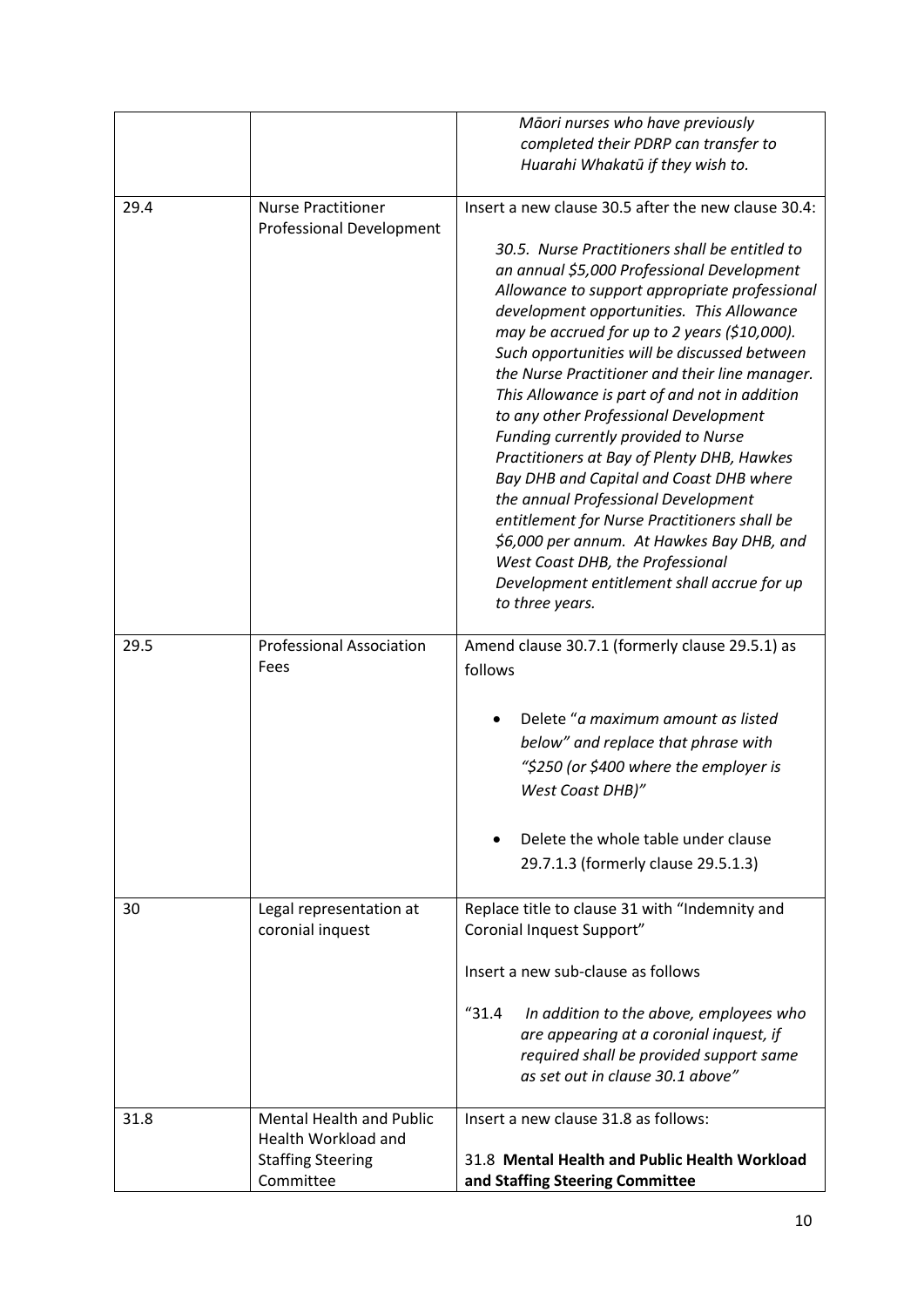|    |                                                     | 1. | The parties agree to establish a Mental<br>Health and Public Health Workload and<br>Staffing Steering Committee as soon as<br>practicable and in accordance with the<br>Terms of Reference attached to these<br>Terms of Settlement as Appendix 2                                                                                                                                                              |
|----|-----------------------------------------------------|----|----------------------------------------------------------------------------------------------------------------------------------------------------------------------------------------------------------------------------------------------------------------------------------------------------------------------------------------------------------------------------------------------------------------|
|    |                                                     | 2. | The DHBs agree to resource, sponsor and<br>promote (through the governance of this<br>Steering Committee where appropriate)<br>the following collaborative projects with<br>PSA. All projects and workstreams will<br>include delegate leadership and member<br>participation and will be established by 30<br>November 2021:                                                                                  |
|    |                                                     |    | (a) A workstream will be established to<br>commence and implement the<br>processes in DHBs which deliver the<br>obligations under clause 31.7 of the<br>MECA. The workstream will include<br>focus on Variance Response<br>Management (hereafter VRM) and<br>other responses particular to mental<br>health and public health settings<br>which may or may not have CCDM or<br>TrendCare mechanisms operating. |
|    |                                                     |    | (b) A joint Anti-Violence Working Group<br>will be established between DHBs and<br>PSA (including terms of reference) as a<br>priority, focusing on reducing violence<br>towards employees by patients and<br>public                                                                                                                                                                                           |
|    |                                                     |    | (c) A Mental Health and Addictions<br><b>Employee Retention Focus Group will</b><br>be established to work primarily on<br>how to retain experienced and<br>qualified employees in Mental Health<br>and Addictions workplaces (and will<br>also have oversight on the<br>recruitment initiatives sponsored by<br>the Ministry of Health).                                                                      |
| 32 | Clothing Allowance -<br><b>Public Health Nurses</b> |    | In Appendix 3, under a) Civilian Clothing<br>Allowance make the following changes -                                                                                                                                                                                                                                                                                                                            |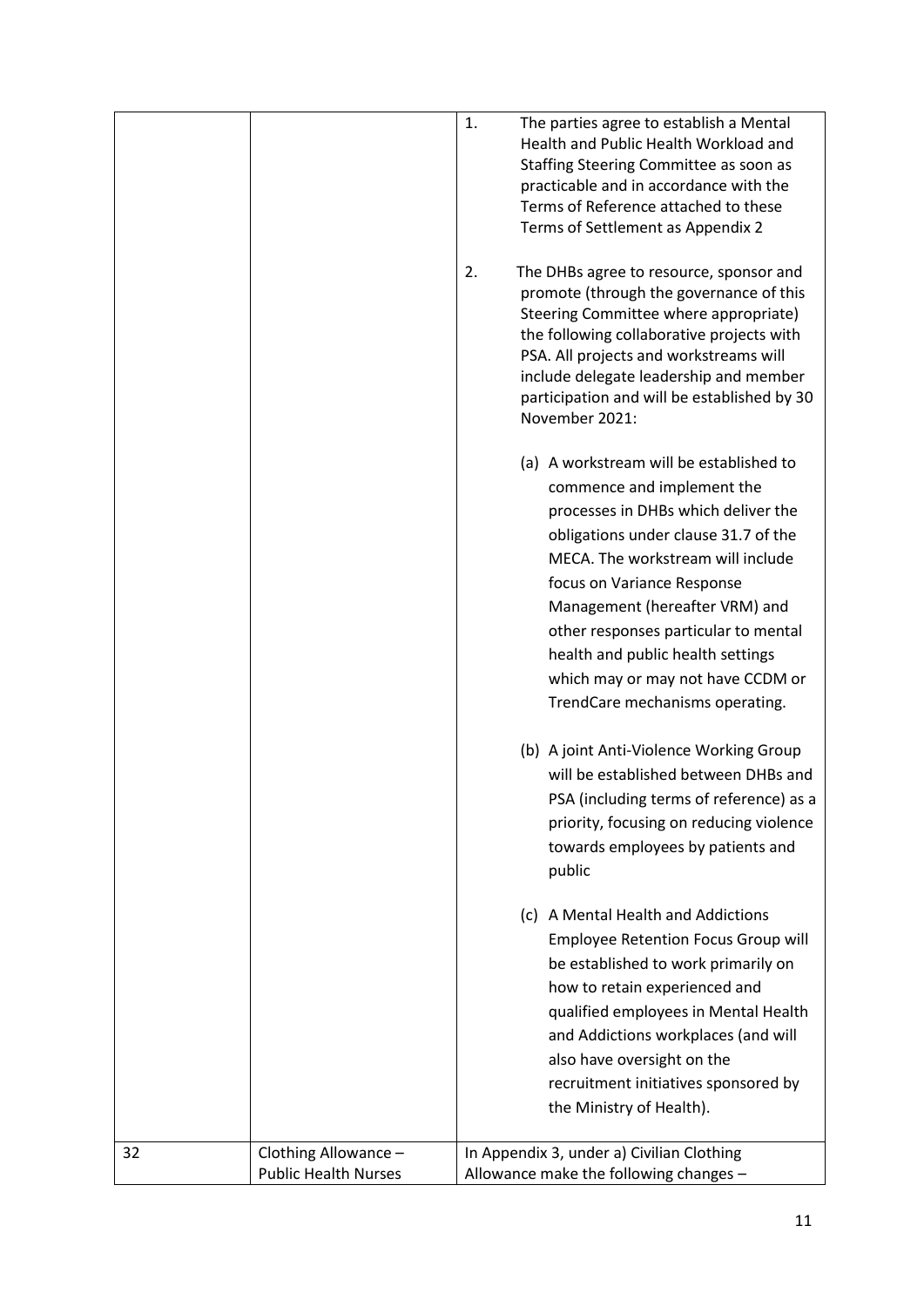|    |                       |           | table and note                                               | Delete the table and replace it with the following                                                                                                            |
|----|-----------------------|-----------|--------------------------------------------------------------|---------------------------------------------------------------------------------------------------------------------------------------------------------------|
|    |                       |           | <b>DHB</b>                                                   | Clothing<br><b>Allowance</b>                                                                                                                                  |
|    |                       |           | All DHBs Public<br><b>Health Nursing</b><br>except Whanganui | $$3.42$ per day                                                                                                                                               |
|    |                       |           | Whanganui                                                    | \$3.41 per day for<br><b>Mental Health</b><br><b>Nurses</b><br>\$3.51 per day for<br><b>Public Health</b><br><b>Nurses</b>                                    |
|    |                       |           | Nelson<br>Marlborough<br><b>Mental Health</b>                | Health of Older<br>Persons-<br>Alexandra<br>Hospital \$4.00 per<br>day for civilian<br>clothing where<br>the employee is<br>directed not to<br>wear a uniform |
|    |                       |           | <b>Northland Mental</b><br>Health                            | \$3.05 per day                                                                                                                                                |
|    |                       |           | <b>Public Health Nurses</b>                                  | $Note$ – paragraphs b) to d) below do not apply to                                                                                                            |
| 36 | <b>Bargaining Fee</b> | sentence: |                                                              | Add immediately before clause 36.1 the following                                                                                                              |
|    |                       |           |                                                              | "An affected employee's terms and conditions of<br>employment comprise the terms and conditions of<br>employment contained in this Agreement".                |
|    |                       |           | replace it with the following:                               | Delete clause 36.1.1 (now numbered 37.1.1) and                                                                                                                |
|    |                       | rates:    |                                                              | The "bargaining fee" shall be set at the following                                                                                                            |
|    |                       |           | <b>Gross annual salary</b>                                   | Fees per fortnight                                                                                                                                            |
|    |                       |           | Up to \$19,628                                               | \$4.40                                                                                                                                                        |
|    |                       |           | \$19,629 - \$42,744                                          | \$8.90                                                                                                                                                        |
|    |                       |           | \$42,745 - \$54,999                                          | \$15.40                                                                                                                                                       |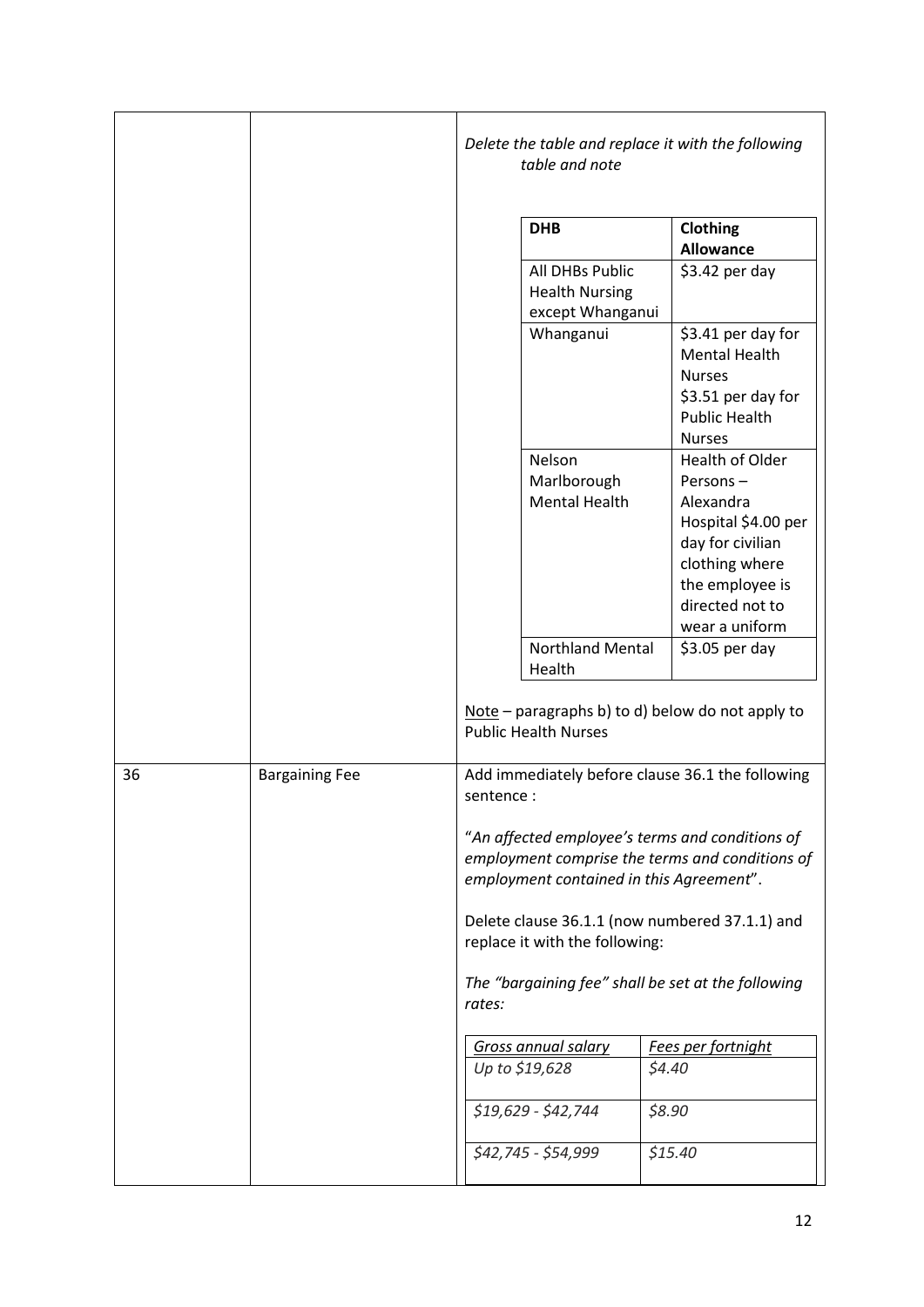|  | \$55,000 - \$74,999                                                               | \$18.20 |
|--|-----------------------------------------------------------------------------------|---------|
|  | \$75,000 - \$99,999                                                               | \$20.00 |
|  | \$100,00 and over                                                                 | \$21.50 |
|  | Delete sub-clause 36.1.3(b) and renumber the<br>sub-clauses that follow.          |         |
|  | In clause 36.4 delete "30 September 2020" and<br>replace with "31 December 2022". |         |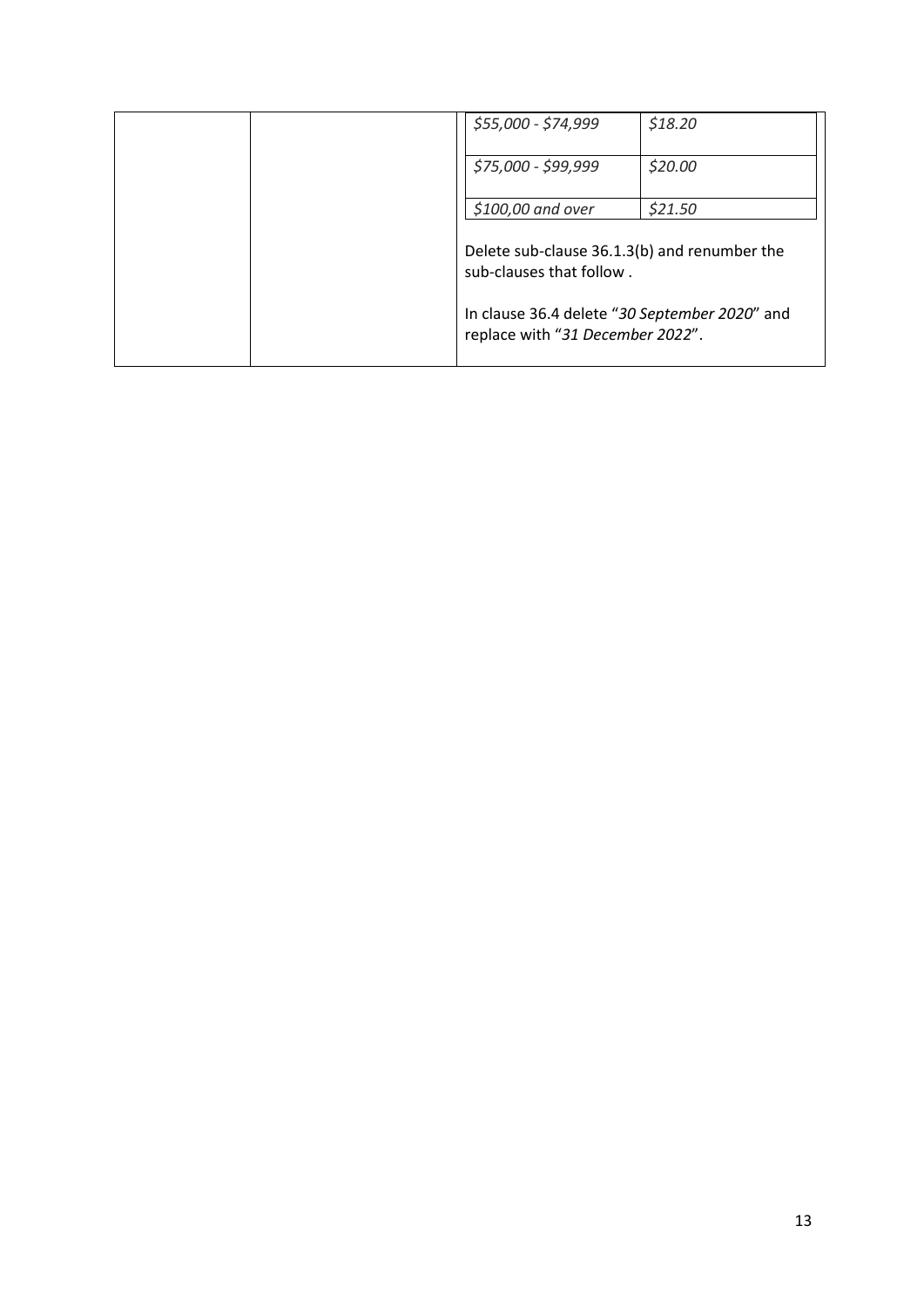## **Schedule 1 – Appendices 10 & 13**

## **Delete Appendix 10 and replaced with the following Appendix 10**

### **Appendix 10**

### **Duly Authorised Officers**

**Lower North Island** 

### **Hawke's Bay**

### **1** DULY AUTHORISED OFFICER PROVISIONS

**1.1** Refers to DAOs who regularly form part of the DAO roster will be entitled to two additional annual leave days each year.

### **Capital Coast**

### **Crisis Team**

The DAO allowance for Capital and Coast DHB's Crisis Team will be \$5177 per annum until the standard DAO payments exceed this. This amount is an entitlement to those employees who are on a base salary plus benefits.

This allowance will be paid pro rata for part-time employees.

### **South Island**

### **Canterbury**

DAOs required to take part in the DAOs rostershall be paid an allowance of \$500 per annum(paid in fortnightly instalments). DAOs required to be available to be on call during normaloff duty hours, on at least 30 occasions but on not more than 50 occasions per annum shallbe paid an availability allowance of \$3000 per annum (paid in fortnightly instalments). Sub-clause 21.2 will have no application to DAOs.

### **Otago**

Employees undertaking Duly Authorised Officer dutiesshall be paid an annual allowance of \$3,400 (pro rata for part time and casual employees).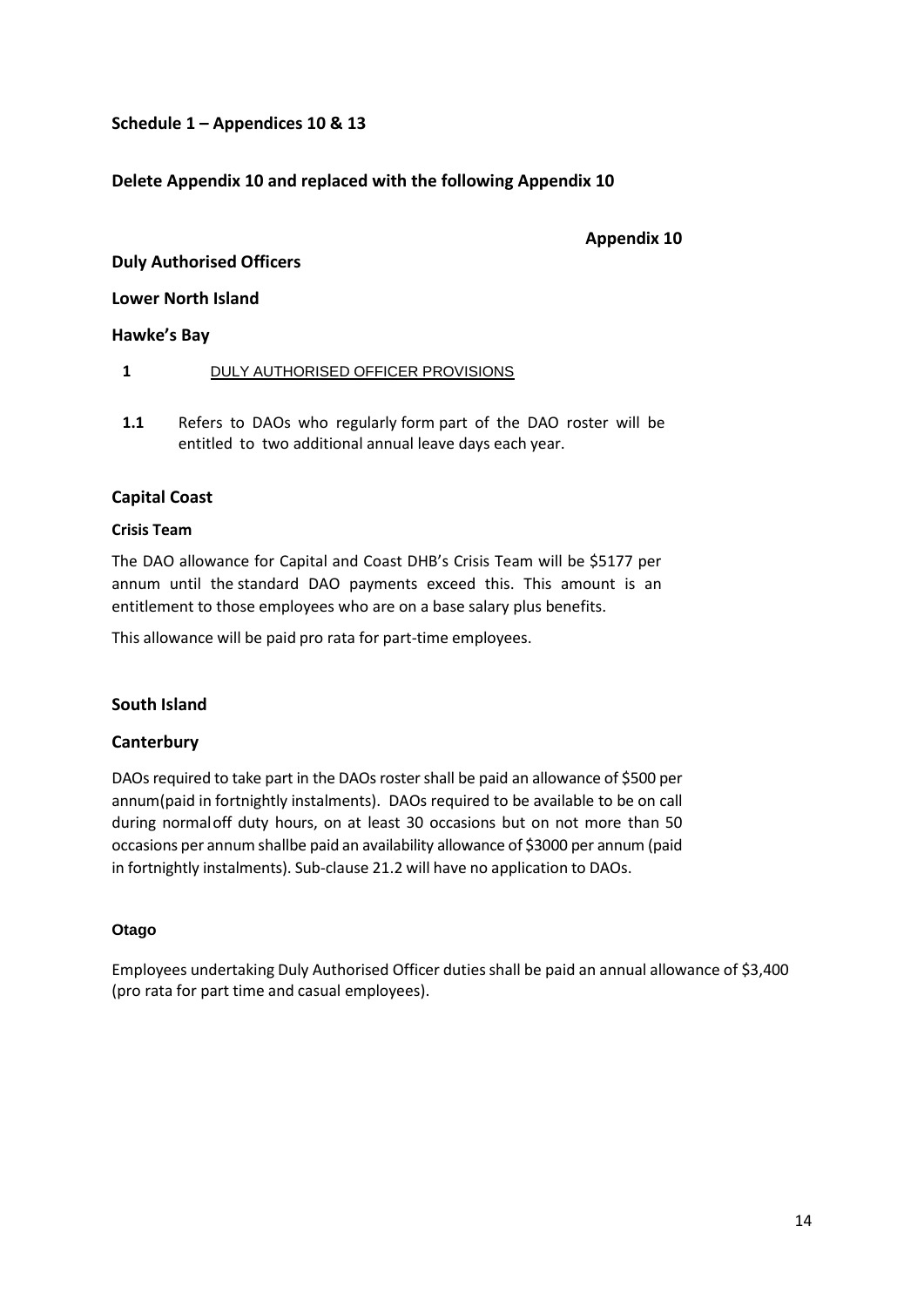### **West Coast**

Shown below are the payments for the Duly Authorised Officers under the column headed Crisis Allowance:

|                   | <b>Step</b> | <b>Crisis Allowance</b> |
|-------------------|-------------|-------------------------|
| Team Leader*      | 1           | 4,500.00                |
| <b>Key Worker</b> | 8           | 4,240.00                |
|                   | 7           | 4,032.00                |
|                   | 6           | 3,835.00                |
|                   | 5           | 3,647.00                |
|                   | 4           | 3,469.00                |
|                   | 3           | 3,300.00                |
|                   | 2           | 3,139.00                |
|                   | 1           | 3,985.00                |

|                                 | <b>Step</b>   | <b>Crisis Allowance</b> |
|---------------------------------|---------------|-------------------------|
| <b>Support</b><br><b>Worker</b> | 5             | 2,120.00                |
|                                 | 4             | 1,977.00                |
|                                 | 3             | 1,843.00                |
|                                 | $\mathcal{P}$ | 1,719.00                |
|                                 | 1             | 1,603.00                |

Community Mental Health team members who are not receiving a crisis allowance above, and who are required to provide DAO services during rostered hours of work and routine weekend hours on call prior to a TACT team member/DAO arriving from Greymouth, will be paid an allowance of \$1200 per annum in recognition of their responsibilities under the Mental Health Act. This provision is only intended to record arrangements in place immediately prior to the commencement of this MECA, as set out in individual letters dated 30 November 2010.

Buller team members that participate in the weekend roster to provide a on-call service for noncrisis clinical work will be paid an allowance of \$4,000 per annum (pro rata). The allowance includes full payment and recognition for on-call requirements, telephone rental and the nature of the work performed. This provision is only intended to record the arrangements in place immediately prior to the commencement of this MECA.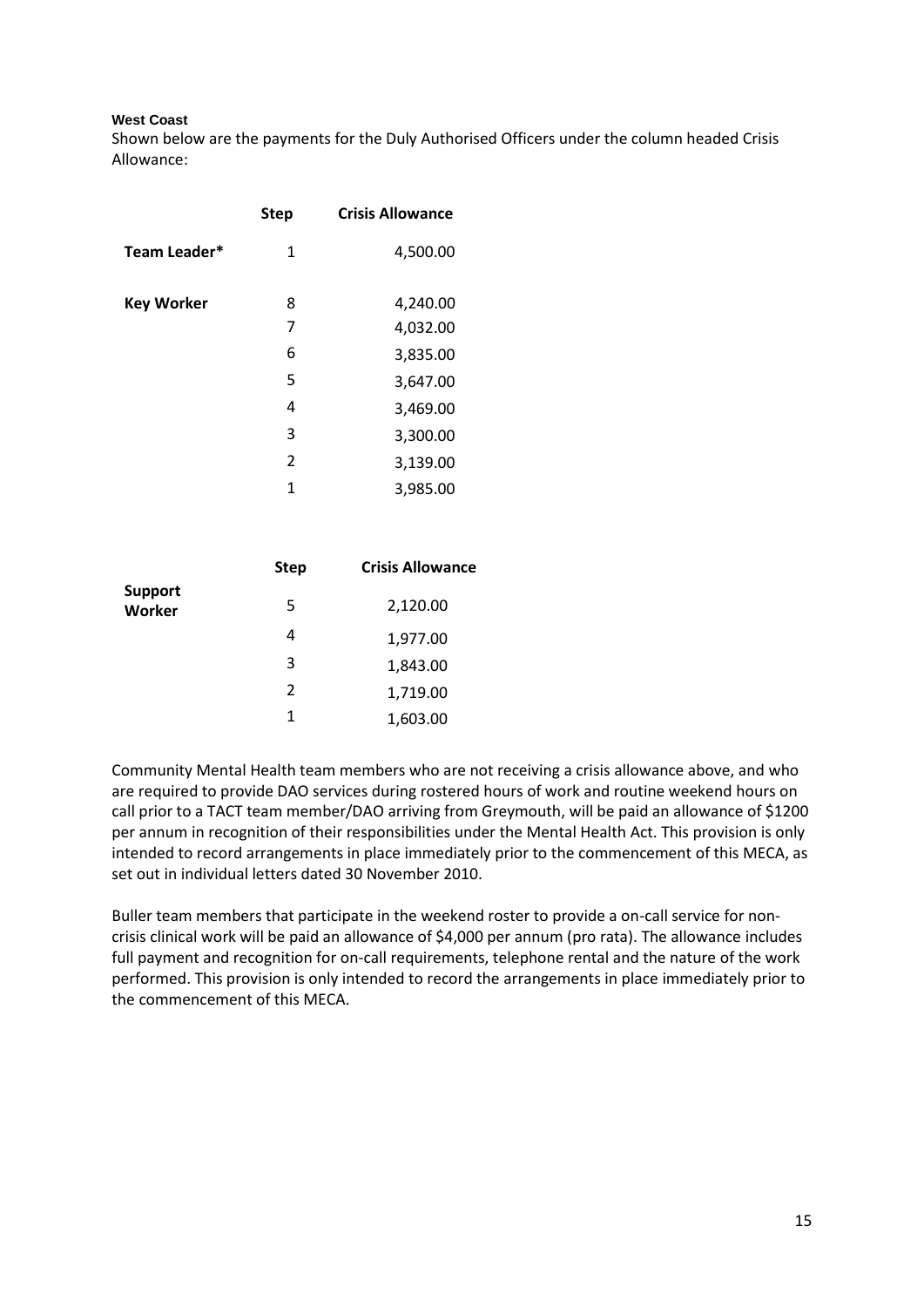## **2. Delete Appendix 13 and replace with the following Appendix 13**

### **1.1** NELSON-MARLBOROUGH PENAL RATES

- a) Where employees in Nelson Marlborough currently have higher penal rates than the national standard rates their penal rates will be frozen at that level asat 2 November 2008. The penal rates will remain frozen at the 2 November 2008 level until the national penal rates catches up with the Nelson Marlborough higher penal rates. See rates shown below.
- b) Where employees in Nelson Marlborough currently have penal rates below thenational standard rates their penal rates will increase effective from 2 November 2008 to the national standard penal rates.

### **Frozen Penal Rates as 2 November 2009**

|               | 1-Nov-08<br>(unless<br>noted) | Ordinary<br><b>Hourly</b><br>Rate | <b>T0.5</b> | T1       | 61.7%    | 88.2%    |
|---------------|-------------------------------|-----------------------------------|-------------|----------|----------|----------|
|               |                               |                                   |             |          |          |          |
| <b>MH</b>     |                               |                                   |             |          |          |          |
| Inpatient     |                               |                                   |             |          |          |          |
| <b>Nurses</b> |                               |                                   |             |          |          |          |
| Step 7        |                               |                                   |             |          |          | \$24.910 |
| Step 6        |                               |                                   |             |          |          | \$24.910 |
| Step 5        | \$58,916                      | \$28.243                          | \$14.121    | \$28.243 | \$17.425 | \$24.910 |
| Step 4        | \$51,418                      | \$24.649                          | \$12.324    | \$24.649 | \$15.208 | \$21.740 |
| Step 3        | \$49,275                      | \$23.621                          | \$11.810    | \$23.621 | \$14.574 | \$20.833 |
| Step 2        | \$46,383                      | \$22.235                          | \$11.117    | \$22.235 | \$13.718 | \$19.611 |
| Step 1        | \$43,178                      | \$20.698                          | \$10.349    | \$20.698 | \$12.770 | \$18.255 |

### **Salary Scale for Mental Health Inpatient Nurses**

\* When steps 6 and 7 were established it was agreed that the step 5 penal rates would apply to employees on steps 6 and 7. Since the national penal rates of T.5 has surpassed the fixed rates set out in column marked 61.7% the T.5 penal rates will apply for those times that the 61.7% rates used to apply. The rates as set out in column marked 88.2% will continue to apply at those times that it applies to currently.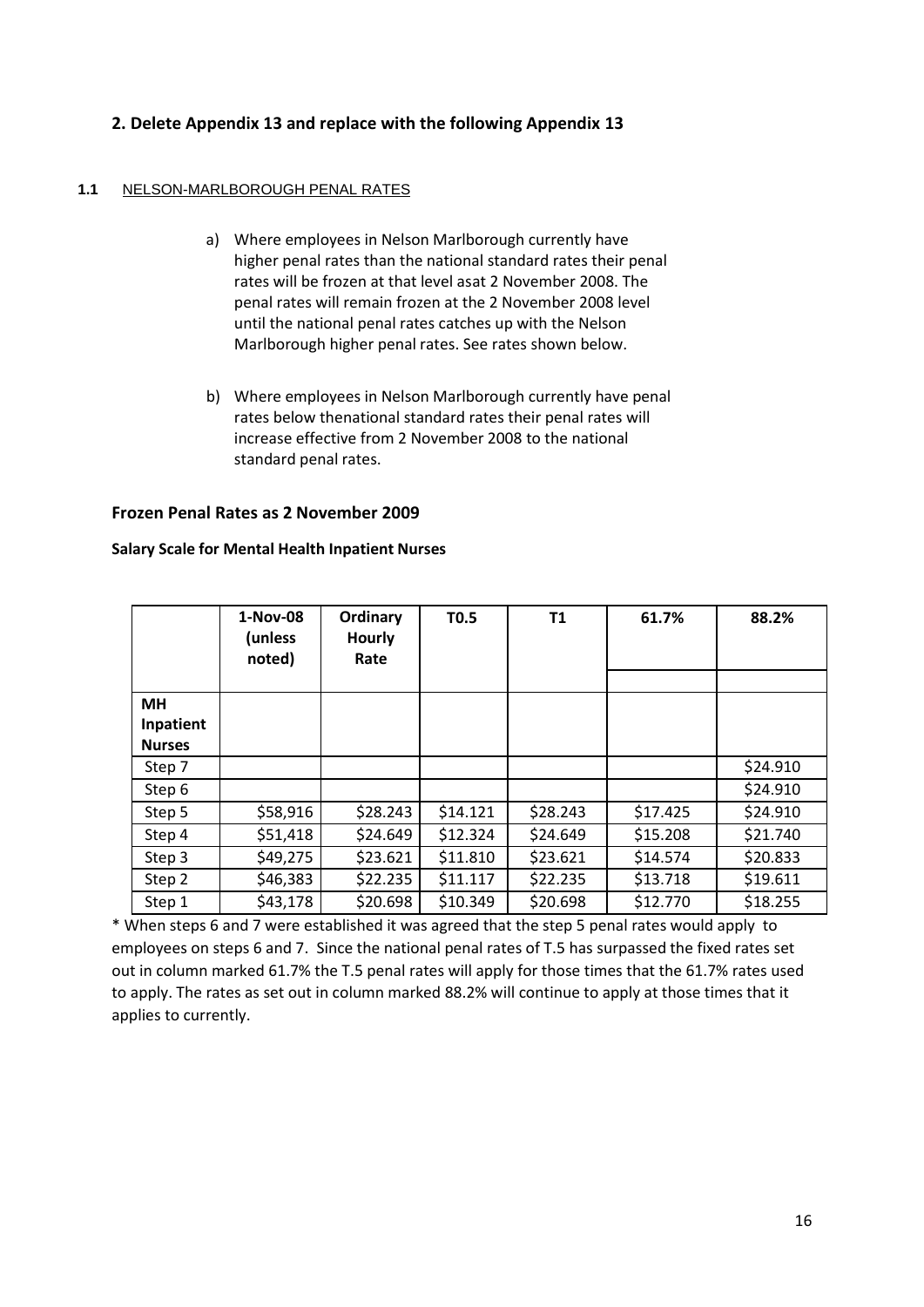### **Salary Scale for Mental Health Enrolled Nurses**

|                                  | 1-Nov-08<br>(unless<br>noted) | Ordinary<br><b>Hourly Rate</b> | <b>T0.5</b> | Τ1       | 61.7%    | 88.2%    |
|----------------------------------|-------------------------------|--------------------------------|-------------|----------|----------|----------|
| <b>Enrolled</b><br><b>Nurses</b> |                               |                                |             |          |          |          |
| Step 4                           |                               |                                |             |          |          | \$18.998 |
| Step 3                           | \$43,919                      | \$21.054                       | \$10.52     | \$21.054 | \$12.990 | \$18.998 |
| Step 2                           | \$40,706                      | \$19.513                       | \$9.756     | \$19.513 | \$12.039 | \$17.210 |
| Step 1                           | \$38,563                      | \$18.486                       | \$9.243     | \$18.486 | \$11.405 | \$16.304 |

\* When step 4 was established it was agreed that the step 3 penal rates would apply to step 4. Since the national penal rates of T.5 has surpassed the fixed rates set out in column marked 61.7% the T.5 penal rates will apply for those times that the 61.7% rates used to apply. The rates as set out in column marked 88.2% will continue to apply at those times that it applies to currently.

| Psych<br><b>Assist</b> | 1-Nov-08<br>(unless<br>noted) | OrdinaryHourly<br>Rate | T <sub>0.5</sub> | T1       | 61.7%    | 88.2%    |
|------------------------|-------------------------------|------------------------|------------------|----------|----------|----------|
| Step 6                 |                               |                        |                  |          |          | \$18.074 |
| Step 5                 | \$42,749                      | \$20.493               | \$10.246         | \$20.493 | \$12.644 | \$18.074 |
| Step 4                 | \$40,091                      | \$19.219               | \$9.609          | \$19.219 | \$11.858 | \$16.951 |
| Step 3                 | \$37,050                      | \$17.761               | \$8.880          | \$17.761 | \$10.958 | \$15.665 |
| Step 2                 | \$34,197                      | \$16.393               | \$8.196          | \$16.393 | \$10.114 | \$14.458 |
| Step 1                 | \$31,350                      | \$15.028               | \$7.514          | \$15.028 | \$9.272  | \$13.254 |

### **Salary Scale for Mental Health Assistants**

\* When step 6 was established it was agreed that the step 5 penal rates would apply to employees on step 6. Since the national penal rates of T.5 has surpassed the fixed rates set out in column marked 61.7% the T.5 penal rates will apply for those times that the 61.7% rates used to apply. The rates as set out in column marked 88.2% will continue to apply at those times that it applies to currently.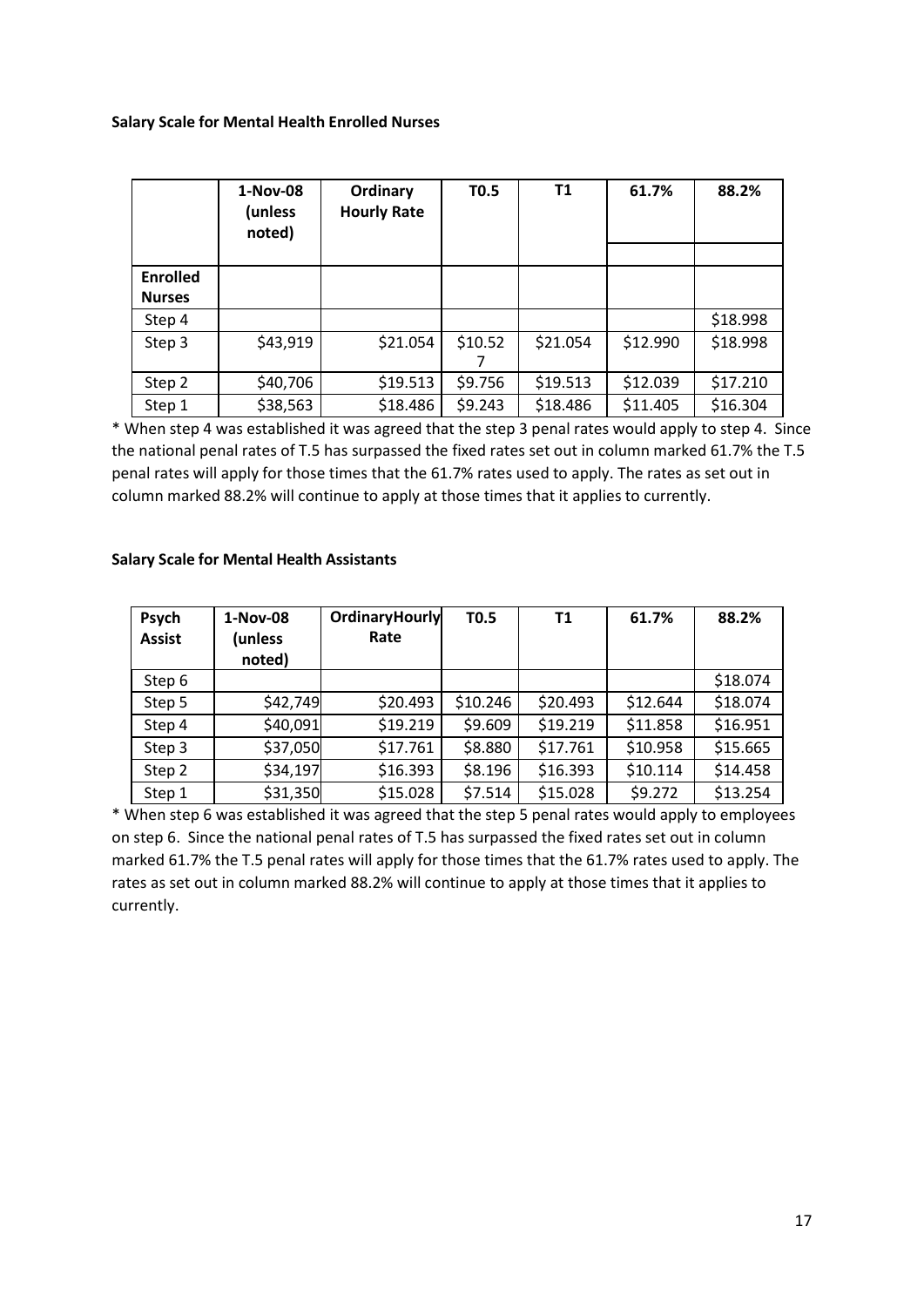## **Salary Scale for Community Mental Health and Public Health Nurses**

|                                                            | 1 Nov<br>08 | <b>Ordinary</b><br><b>Hourly</b><br>Rate<br>\$ | T0.5     | <b>T1</b> | 61.7%    | 88.2%    |
|------------------------------------------------------------|-------------|------------------------------------------------|----------|-----------|----------|----------|
| Community<br><b>MH &amp; Public</b><br><b>Health Nurse</b> |             |                                                |          |           |          |          |
| Step 8                                                     | \$65,290    | \$31.299                                       | \$15.650 | \$31.299  | \$19.312 | \$27.606 |
| Step 7                                                     | \$63,882    | \$30.624                                       | \$15.312 | \$30.624  | \$18.895 | \$27.011 |
| Step 6                                                     | \$60,313    | \$28.913                                       | \$14.457 | \$28.913  | \$17.839 | \$25.501 |
| Step 5                                                     | \$57,845    | \$27.730                                       | \$13.865 | \$27.730  | \$17.109 | \$24.458 |
| Step 4                                                     | \$52,060    | \$24.957                                       | \$12.478 | \$24.957  | \$15.398 | \$22.012 |
| Step 3                                                     | \$49,275    | \$23.622                                       | \$11.811 | \$23.622  | \$14.575 | \$20.834 |
| Step 2                                                     | \$46,383    | \$22.235                                       | \$11.118 | \$22.235  | \$13.719 | \$19.612 |
| Step 1                                                     | \$43,178    | \$20.699                                       | \$10.349 | \$20.699  | \$12.771 | \$18.256 |

\* Since the national penal rates of T.5 has surpassed the fixed rates set out in column marked 61.7% the T.5 penal rates will apply for those times that the 61.7% rates used to apply. The rates as set out in column marked 88.2% will continue to apply at those times that it applies to currently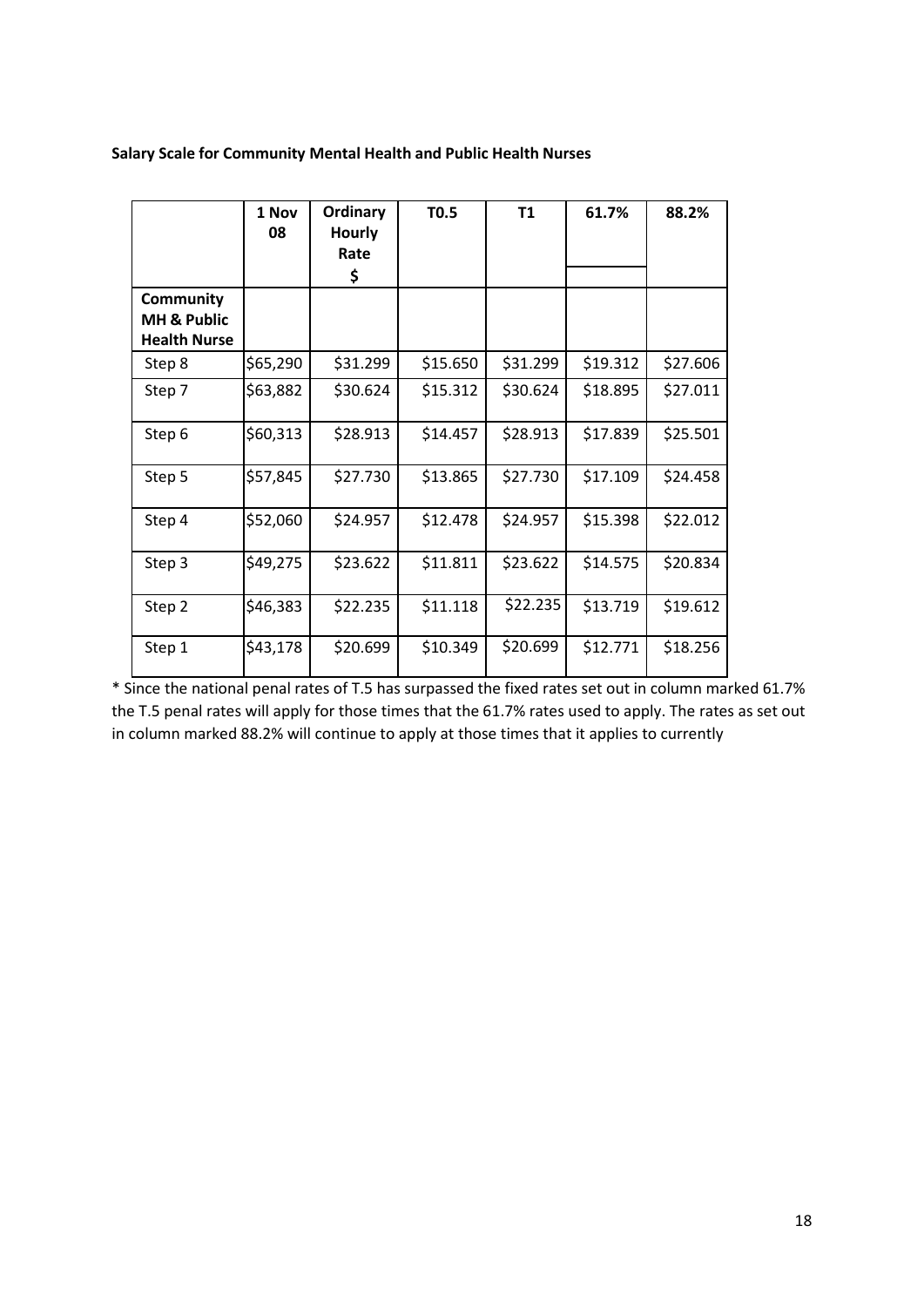## **Schedule 2**

### **Pay Schedule – Rest of New Zealand**

• Revised Salary tables and scales as set out below.

### **APPENDIX 1 – REVISED SALARY TABLES AND SCALES**

### **12.1 Salary Scale for Mental Health Inpatient Nurses**

|        | Current | <b>MECA</b><br>Adjustment<br>1/09/21 | <b>Pay Equity</b><br>Adjustment<br>1/09/21 | <b>Base Rates</b><br>1/09/21 | <b>PDRP</b> |   |
|--------|---------|--------------------------------------|--------------------------------------------|------------------------------|-------------|---|
| Step 7 | 77,386  | 79,186                               | 83,186                                     | 83,186                       | P           | A |
| Step 6 | 75,132  | 76,932                               | 80,932                                     | 80,932                       | P           | A |
| Step 5 | 72,945  | 74,745                               | 78,745                                     | 78,745                       | P           | A |
| Step 4 | 65,652  | 67,452                               | 71,452                                     | 71,452                       | P           | A |
| Step 3 | 62,138  | 63,938                               | 67,938                                     | 67,938                       | P           | A |
| Step 2 | 58,491  | 60,291                               | 64,291                                     | 64,291                       | P           | A |
| Step 1 | 54,034  | 55,834                               | 59,834                                     | 59,834                       |             | A |

A = Automatic step

P = PDRP can be accessed

### **12.2 Salary Scale for Mental Health Enrolled Nurses**

|        | Current | <b>MECA</b><br><b>Adjustment</b><br>1/09/21 | <b>Pay Equity</b><br>Adjustment<br>1/09/21 | <b>Base Rates</b><br>1/09/21 | <b>PDRP</b> |   |
|--------|---------|---------------------------------------------|--------------------------------------------|------------------------------|-------------|---|
| Step 4 | 57,047  | 58,847                                      | 62,847                                     | 62,847                       | P           | Α |
| Step 3 | 55,385  | 57,185                                      | 61,185                                     | 61,185                       | P           | A |
| Step 2 | 51,333  | 53,133                                      | 57,133                                     | 57,133                       | P           | A |
| Step 1 | 48,632  | 50,432                                      | 54,432                                     | 54,432                       | P           | A |

A = Automatic step

P = PDRP can be accessed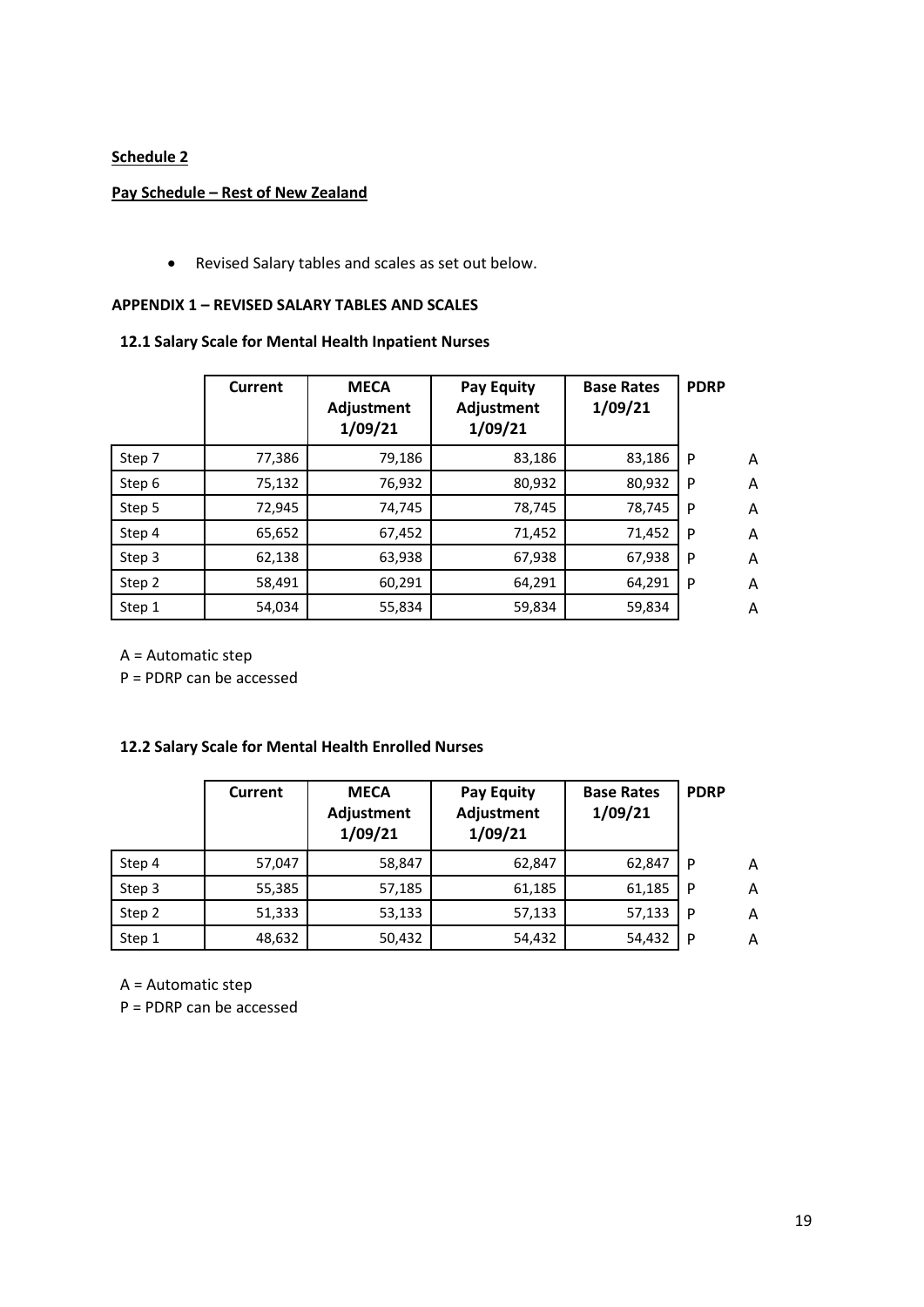## **12.3 Salary Scale for Mental Health Assistants**

|        | <b>Current</b> | <b>MECA</b><br><b>Adjustment</b><br>1/09/21 | <b>Pay Equity</b><br>Adjustment<br>1/09/21 | <b>Base Rates</b><br>1/09/21 |   |
|--------|----------------|---------------------------------------------|--------------------------------------------|------------------------------|---|
| Step 5 | 54,810         | 56,610                                      | 60,610                                     | 60,610                       | Α |
| Step 4 | 53,214         | 55,014                                      | 59,014                                     | 59,014                       | Α |
| Step 3 | 49,905         | 51,705                                      | 55,705                                     | 55,705                       | Α |
| Step 2 | 46,121         | 47,921                                      | 51,921                                     | 51,921                       | Α |
| Step 1 | 42,568         | 44,368                                      | 48,368                                     | 48,368                       | Α |

A = Automatic step

## **12.4 Salary Scale for Community Mental Health and Public Health Nurses**

|        | Current | <b>MECA</b><br>Adjustment<br>1/09/21 | <b>Pay Equity</b><br>Adjustment<br>1/09/21 | <b>Base Rates</b><br>1/09/21 | <b>PDRP</b> |        |
|--------|---------|--------------------------------------|--------------------------------------------|------------------------------|-------------|--------|
| Step 8 | 83,712  | 85,512                               | 89,512                                     | 89,512                       | P           | $\ast$ |
| Step 7 | 78,993  | 80,793                               | 84,793                                     | 84,793                       | P           | $\ast$ |
| Step 6 | 77,443  | 79,243                               | 83,243                                     | 83,243                       | P           | A      |
| Step 5 | 72,945  | 74,745                               | 78,745                                     | 78,745                       | P           | A      |
| Step 4 | 65,652  | 67,452                               | 71,452                                     | 71,452                       | P           | Α      |
| Step 3 | 62,138  | 63,938                               | 67,938                                     | 67,938                       | P           | A      |
| Step 2 | 58,491  | 60,291                               | 64,291                                     | 64,291                       | P           | A      |
| Step 1 | 54,034  | 55,834                               | 59,834                                     | 59,834                       | P           | A      |

\* = Progression to this step shall occur on the basis of satisfactory performance

A = Automatic step

P = PDRP can be accessed

## **12.5 Salary Scale for Mental Health and Public Health Senior Nurse**

|         |        | Current | <b>MECA</b><br>Adjustment<br>1/09/21 | Pay Equity<br>Adjustment<br>1/09/21 | <b>Base</b><br>Rates<br>1/09/21 |        |
|---------|--------|---------|--------------------------------------|-------------------------------------|---------------------------------|--------|
| Grade 8 | Step 4 | 130,653 | 132,453                              | 136,453                             | 136,453                         | M      |
|         | Step 3 | 120,938 | 122,738                              | 126,738                             | 126,738                         | M      |
|         | Step 2 | 115,026 | 116,826                              | 120,826                             | 120,826                         | $\ast$ |
|         | Step 1 | 109,116 | 110,916                              | 114,916                             | 114,916                         |        |
| Grade 7 | Step 3 | 112,389 | 114,189                              | 118,189                             | 118,189                         | M      |
|         | Step 2 | 106,938 | 108,738                              | 112,738                             | 112,738                         | $\ast$ |
|         | Step 1 | 103,596 | 105,396                              | 109,396                             | 109,396                         |        |
| Grade 6 | Step 3 | 110,146 | 111,946                              | 115,946                             | 115,946                         | $\ast$ |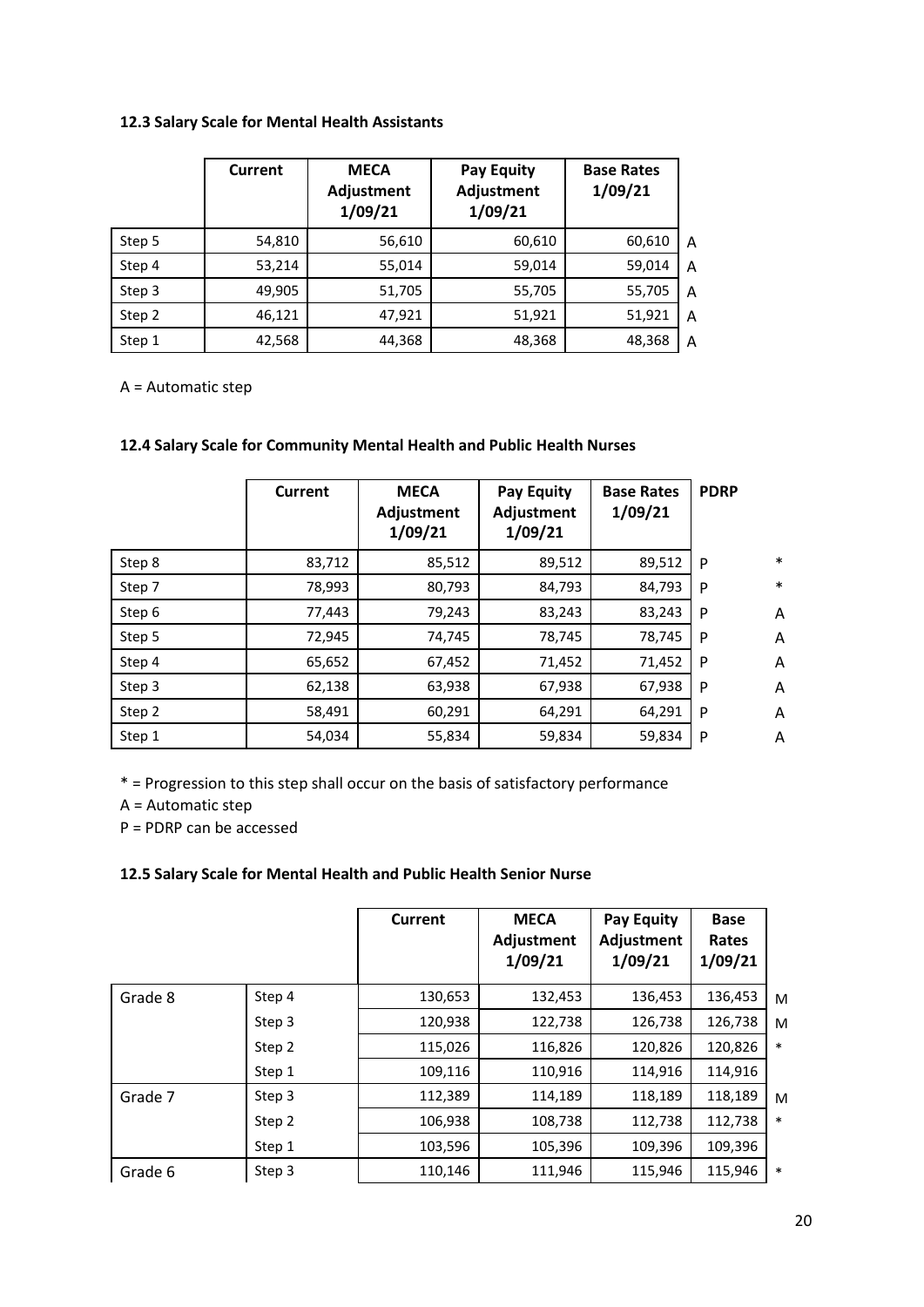|         | Step 2 | 103,596 | 105,396 | 109,396 | 109,396 | $\ast$         |
|---------|--------|---------|---------|---------|---------|----------------|
|         | Step 1 | 100,256 | 102,056 | 106,056 | 106,056 |                |
| Grade 5 | Step 3 | 106,703 | 108,503 | 112,503 | 112,503 | $\ast$         |
|         | Step 2 | 100,256 | 102,056 | 106,056 | 106,056 | $\ast$         |
|         | Step 1 | 96,910  | 98,710  | 102,710 | 102,710 |                |
| Grade 4 | Step 3 | 101,541 | 103,341 | 107,341 | 107,341 | *              |
|         | Step 2 | 95,241  | 97,041  | 101,041 | 101,041 | *              |
|         | Step 1 | 91,899  | 93,699  | 97,699  | 97,699  |                |
| Grade 3 | Step 3 | 96,378  | 98,178  | 102,178 | 102,178 | *              |
|         | Step 2 | 90,230  | 92,030  | 96,030  | 96,030  | $\ast$         |
|         | Step 1 | 86,887  | 88,687  | 92,687  | 92,687  |                |
| Grade 2 | Step 3 | 85,375  | 87,175  | 91,175  | 91,175  | $\overline{A}$ |
|         | Step 2 | 81,322  | 83,122  | 87,122  | 87,122  | A              |
|         | Step 1 | 79,760  | 81,560  | 85,560  | 85,560  | A              |

A = Automatic step

M = Merit

\* = Progression to this step shall occur on the basis of satisfactory performance

### **Progression on Merit Steps**

The top steps of grades 7and 8 as denoted by "M" are merit steps. Progression or access will be determined by the DHBs in consultation with the employee, and merit criteria shall be established for progression as part of an annual performance review.

Movement to the next higher grade in the senior salary grades shall only occur with a change in position or at the discretion of the DHB.

### **12.6 Salary Scale for Nurse Practitioners**

|         |        | Current | <b>MECA</b><br><b>Adjustment</b><br>1/09/21 | <b>Pay Equity</b><br>Adjustment<br>1/09/21 | <b>Base</b><br>Rates<br>1/09/21 |
|---------|--------|---------|---------------------------------------------|--------------------------------------------|---------------------------------|
| Grade 8 | Step 4 | 130,653 | 132,453                                     | 136,453                                    | 136,453                         |
|         | Step 3 | 120,938 | 122,738                                     | 126,738                                    | 126,738                         |
|         | Step 2 | 115,026 | 116,826                                     | 120,826                                    | 120,826                         |
|         | Step 1 | 109,116 | 110,916                                     | 114,916                                    | 114,916                         |

**Progression:** Movement through each step in the Nurse Practitioner scale shall, subject to satisfactory performance, be on the annual anniversary date of appointment to the Nurse Practitioner position.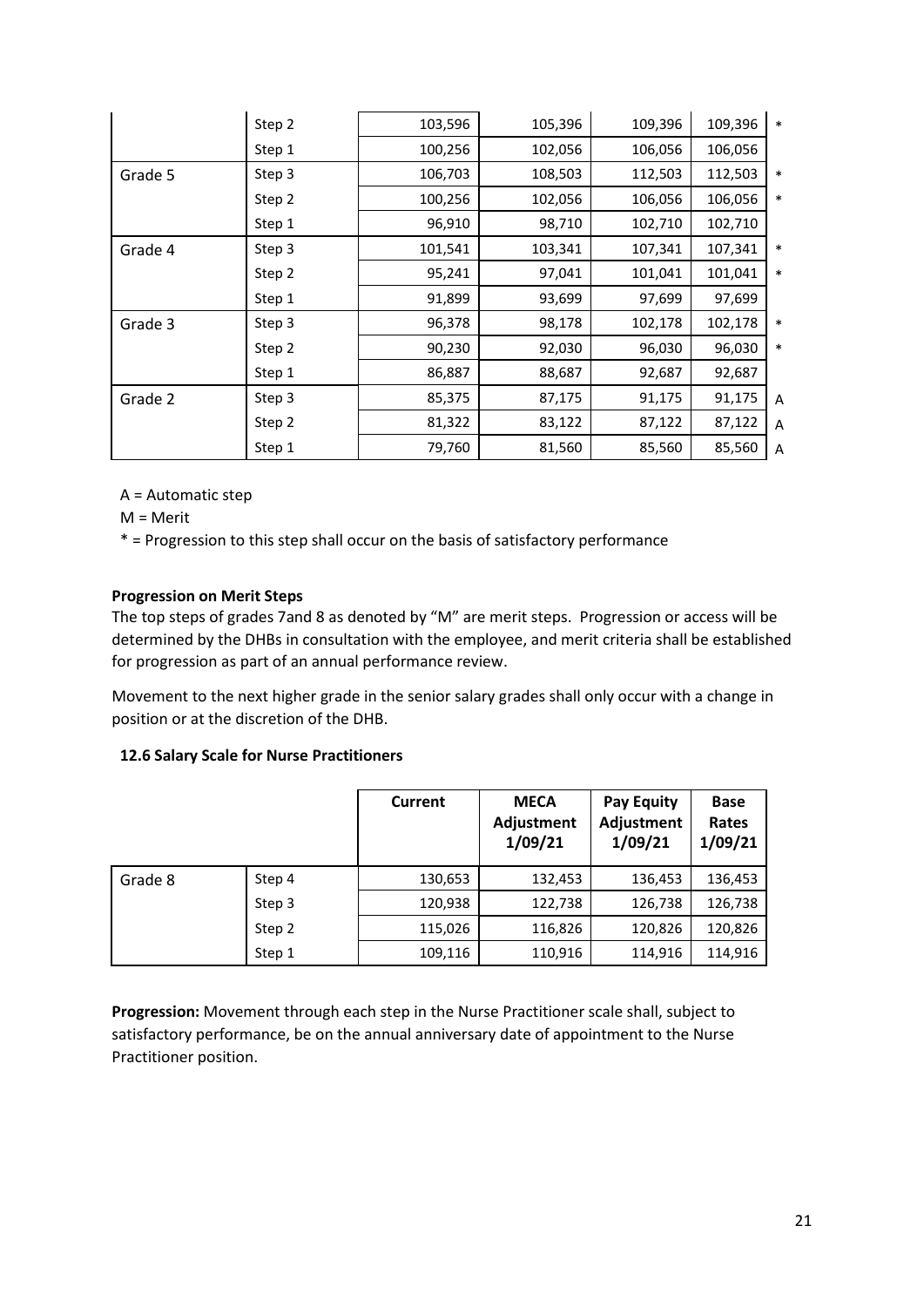# **APPENDIX 1 –DRAFT MEMORANDUM OF UNDERSTANDING FOR INTERIM PAY EQUITY PAYMENT**

# **MEMORANDUM OF UNDERSTANDING**

## **Interim Pay Equity Payments**

### **BETWEEN**

| Northland District Health Board         |                                          |
|-----------------------------------------|------------------------------------------|
| <b>Waikato District Health Board</b>    | Bay of Plenty District Health Board      |
| Lakes District Health Board             | Hauora Tairāwhiti District Health Board  |
| Taranaki District Health Board          | Hawkes Bay District Health Board         |
| Whanganui District Health Board         | Mid-Central District Health Board        |
| Capital and Coast District Health Board | Hutt Valley District Health Board        |
| Wairarapa District Health Board         | Nelson Marlborough District Health Board |
| West Coast District Health Board        | Canterbury District Health Board         |
| South Canterbury District Health Board  | Southern District Health Board;          |
|                                         |                                          |

hereinafter referred to individually as the "employer" and collectively as "the DHBs".

*AND*

The Public Service Association referred to as "PSA" or the "union".

## **Background**

The DHBs are offering a pay equity partial payment as set out in this Memorandum of Understanding ("interim pay equity payment") to nursing members covered by the DHB PSA Mental Health and Public Health Nursing (Rest of NZ) Multi-employer Collective Agreement (the MECA), as part of its offer of settlement of the MECA itself.

This Memorandum of Understanding is conditional upon the Terms of Settlement between the parties dated 26 August 2021 and subject at all times to the offer of settlement of the MECA set out in that Terms of Settlement (including this Memorandum of Understanding) being ratified by the required majority of PSA members. Immediately upon notification by PSA that ratification has not occurred, or on written notice from DHBs to PSA served at any time after 1700 on 26 September 2021, this Memorandum of Understanding shall be unenforceable and of no further effect.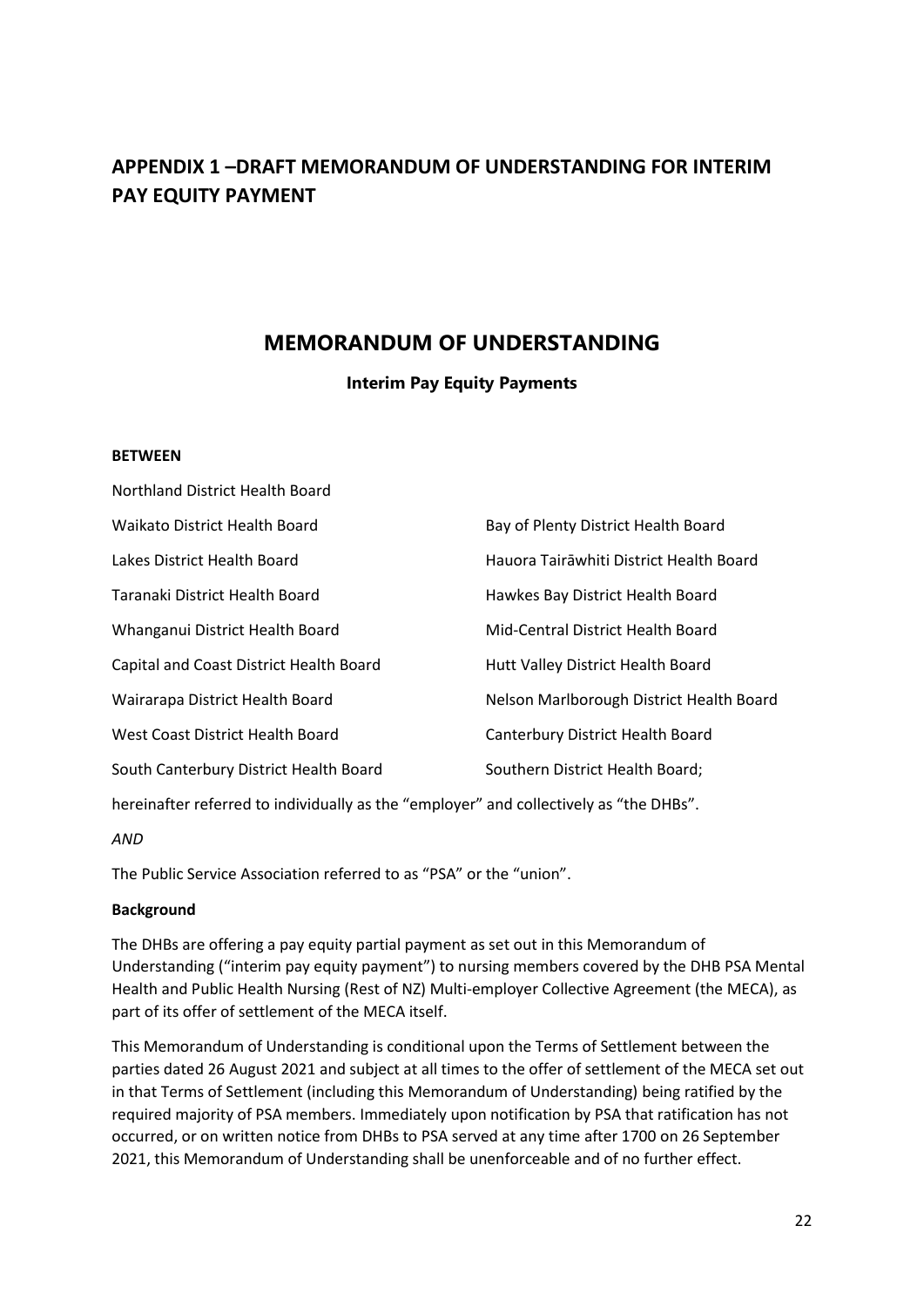## **Purpose**

The purpose of this Memorandum of Understanding is to set out the terms and eligibility criteria of the interim pay equity payment, which will be made subject to all conditions being met in any individual circumstance, and subject to the offer of settlement of the MECA (of which this memorandum of understanding forms part) being ratified as specified above.

## **Roles**

The district health boards (DHBs) are responsible for providing or funding the provision of public health services, to improve, promote and protect the health of people and communities in their district.

PSA is committed to the representation of members and the promotion of nursing. PSA embraces Te Tiriti O Waitangi and works to improve the health status of all peoples of Aotearoa New Zealand through participation in health and social policy development.

## **Outcomes**

Subject to the DHBs' offer of settlement of the MECA (including this Memorandum of Understanding) being ratified, the desired outcomes of this memorandum are:

- a. To provide the PSA mental health and public health nursing workforces with acknowledgement from the DHBs that they have been subject to historical sex-based undervaluation; and
- b. To provide eligible PSA mental health and public health nursing members with a partial payment (through the base salary adjustment and lump sum payments specified below) towards any final pay equity settlement that is yet to be determined, while the parties continue in partnership to progress the pay equity claim process to determine the extent of sex-based undervaluation, and to settle the pay equity claim.

## **Agreement**

The DHBs and PSA agree to the following terms and eligibility criteria for the interim pay equity payment:

• Base salary adjustment - effective 1 September 2021 all base salary rates increase by \$4,000 gross per annum.

The quantum of this increase recognises the importance of maintaining the integrity of the pay equity process, ensuring this work is done correctly and that over correction is avoided. Once the pay equity settlement is agreed, if over correction does occur the over corrected base pay rates will be maintained at their increased level until such time as agreed pay equity base rate adjustments exceed that base rate.

• A one-off pay equity lump sum payment of \$6,000 gross pro-rated by FTE and service (for those with less than 12 months service on 16 September 2021) for all full-time, part-time and casual enrolled nurses, nurse practitioners, mental health assistants (including psychiatric assistants, healthcare assistants and support workers working within a mental health setting and working under the direction of registered nurses), registered nurses and senior nurses covered by this MECA.: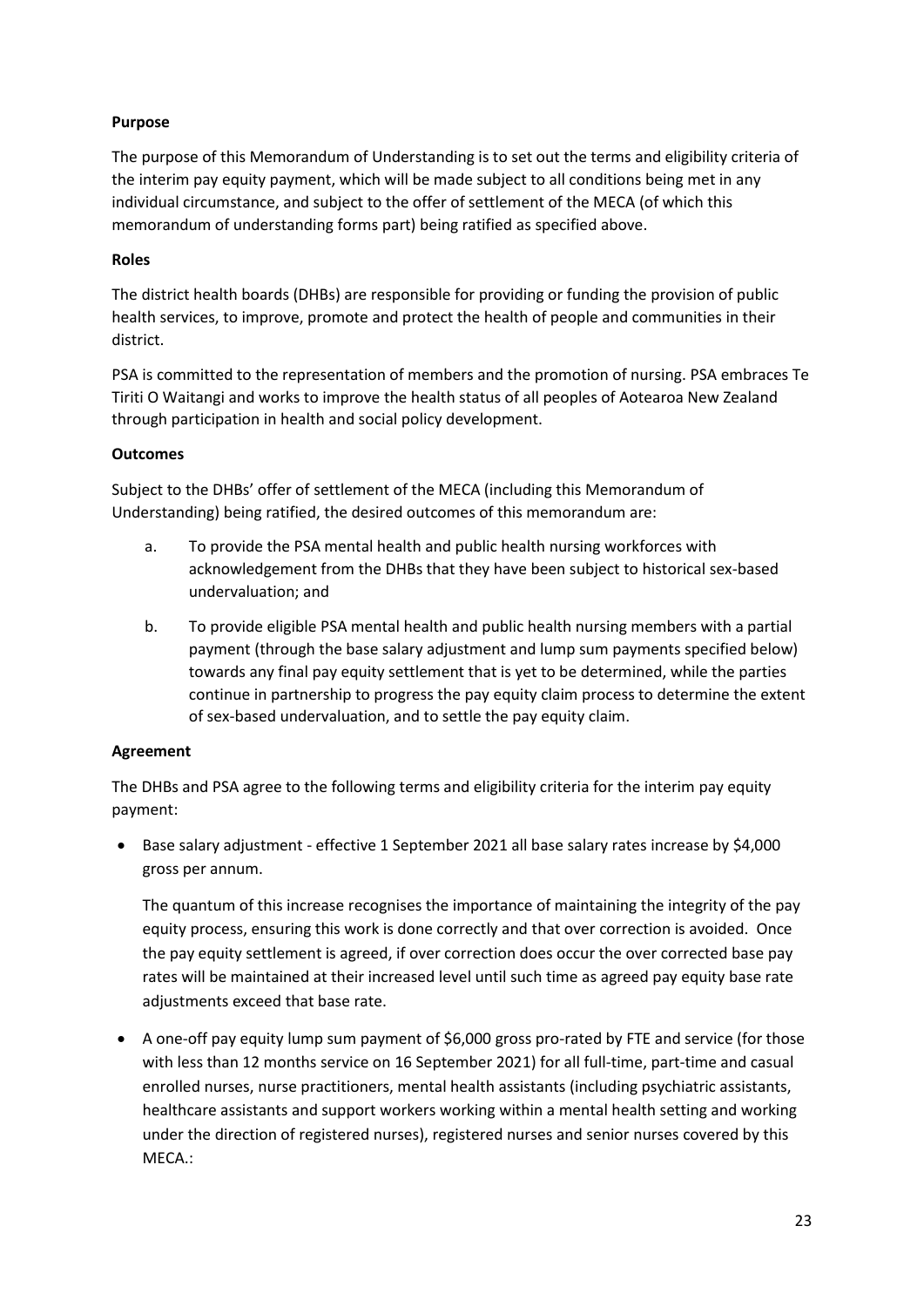Note: Note that Lump Sum Payments for both part-time and casual employees will be based on the greater of actual hours worked over the previous 12 months, or contractual FTE. Payment of the lump sums will be made as soon as practicable after the MECA comes into force except that employees on leave without pay (including without limitation parental leave) and/or receiving ACC weekly compensation on the ratification date of the new MECA, and who otherwise meet in full the criteria set out above and will be eligible for the relevant lump sum payments, will receive the payments on written

application after they return to work from the relevant period of leave (or in their final pay if they do not return to work).

*The lump sum will be payable only to employees who –*

- *(a) Are PSA members and bound by the existing MECA on the date of ratification of this offer; or*
- *(b) Become PSA members and are bound by the replacement MECA from the date it becomes effective (including by way of example those relevant employees who join the PSA during the bargaining fee period); and*
- *(c) Have not received a similar lump sum payment under any other terms of settlement or employment agreement.*

*For the avoidance of doubt, the lump sum payment will only be paid to members of the PSA covered by this MECA and will not be paid to any employee who pays a bargaining fee under clause 36 of the replacement MECA.*

Once settlement of the pay equity claims is agreed, they will have an effective date of 31 December 2019. Workers covered by the pay equity claim(s) may be entitled to back pay to 31 December 2019, or their start date (whichever is the later) with the final back pay ("PE backpay") amount calculated individually for each employee.

The pay equity lump sum payments and the pay equity base salary adjustments are agreed by the parties as instalments made in advance of the PE backpay and will be deducted from the PE backpay owed to employees covered by the claim.

## *Offset of pay equity payment from PE backpay*

The pay equity lump sum payments, the pay equity base salary adjustment and any Additional PE Lump Sum (paid in accordance with the provisions below) will be offset from the PE backpay owed to employees covered by the claim as follows.

The amount(s) to be offset are the gross values of:

- The \$6000 pay equity lump sum payment; plus
- The increased gross earnings (including overtime, penal and other base-related payments resulting from the pay equity salary adjustment) received since 1 September 2021 and up to the date on which the new pay equity rate is first implemented; plus
- Any Additional PE Lump Sum (paid in accordance with the provisions below)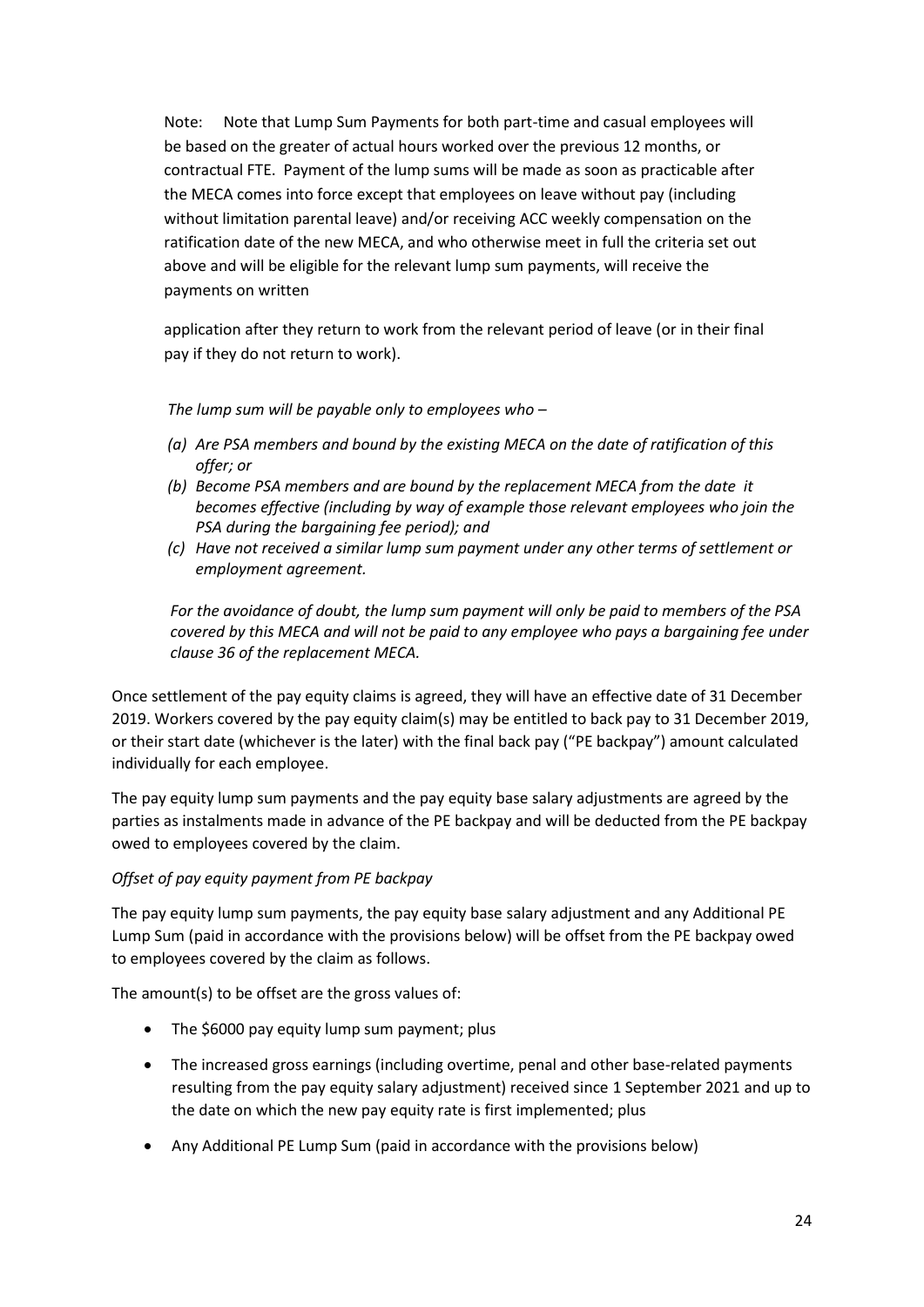DHBs have agreed not to recover from individual employees the amount by which any pay equity lump sum payment or increased gross earnings resulting from the pay equity adjustment exceeds the value of the final PE backpay.

### *Timing*

The parties have agreed and commit to the timely commencement and completion of bargaining to settle the claims. Subject to the best efforts of all parties, settlement of the claims will be agreed by 30 November 2021.

In recognition of the impact on PSA member claimants if a settlement is not agreed by 30 November 2021, DHBs will pay an additional \$1,000 lump-sum payment (Additional PE Lump Sum) pro-rated by FTE for all full-time, part-time and casual enrolled nurses, nurse practitioners, mental health assistants (including psychiatric assistants, healthcare assistants and support workers working within a mental health setting and working under the direction of registered nurses), registered nurses and senior nurses and who are covered by the PSA MECA and are members of PSA on 30 November 2021.

## *Communications*

The DHBs will communicate to employees covered by the new MECA, and PSA will communicate to its members, that:

- 1. the interim pay equity payments are being offered in advance of the pay equity claim settlement, and
- 2. the amount received by each employee will be deducted from the gross PE back pay that the employee becomes entitled to once the pay equity claim settlement is achieved.

### *Bargaining Fee Payers*

Bargaining fee payers are not PSA members, and therefore will not be eligible for this pay equity lump sum payment but will be eligible to receive the pay equity adjustment to base rates and the full pay equity settlement once the claim process is completed.

### *Other commitments*

In addition to the lump part sum payment outlined above, the DHBs commit to:

- a. continue to work in partnership with PSA and the other relevant parties to progress the pay equity claim.
- b. the effective date of the settlement of the pay equity claim remaining as 31 December 2019.

### **Next Steps – Progressing the claim**

Further work is required to identify the value (or quantum) of the sex-based undervaluation, and the parties are continuing this pay equity claim process to determine the extent of sex-based undervaluation. Following this, the next step is for the parties to commence bargaining to settle the pay equity claim.

Applying the interim pay equity payment to PSA members is not intended to disadvantage other employees covered by the claim. The parties acknowledge that other employees covered by the claim may also receive a pay equity payment prior to the eventual settlement of the claim.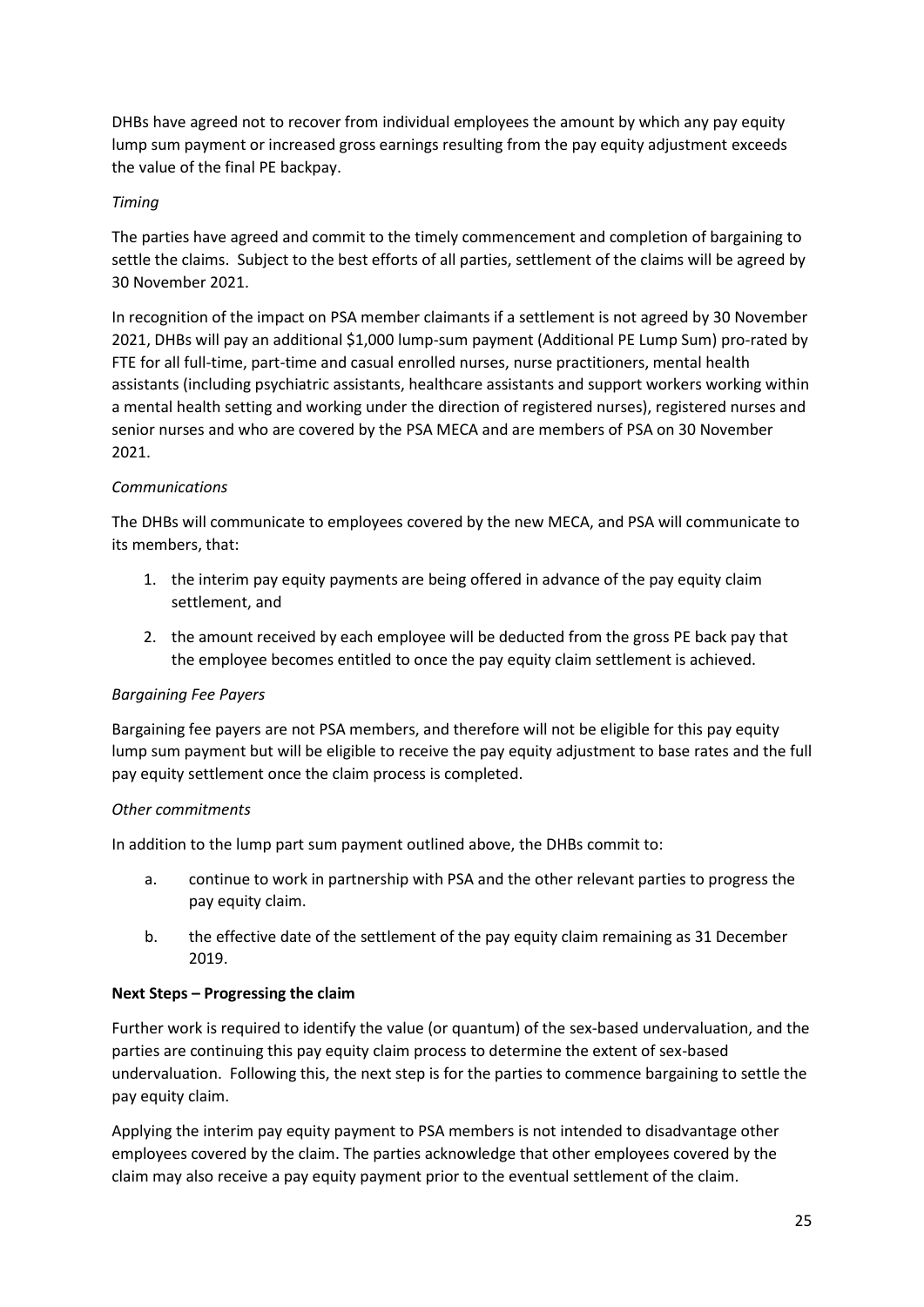The parties jointly agree and commit to the timely commencement and completion of bargaining for settlement of the Nursing pay equity claims (the claims). To ensure prompt settlement of these claims pay equity bargaining will commence as soon as possible in August 2021.

### **Problem Resolution**

Should it become valid and enforceable, all disputes and differences between the parties in relation to the interpretation or performance of this memorandum of understanding shall be settled in the first instance by discussions between the parties.

If this does not resolve the dispute the parties will enter a mediation process with a mediator agreed by both parties.

### **Variation**

This Memorandum of Understanding can only be modified by a written agreement duly signed by persons authorised to sign agreements on behalf of the DHBs and the PSA

### **Term**

Should it become valid and enforceable, this memorandum of understanding will terminate on when the DHBs and PSA reach an agreed settlement to the claim.

### **Confidentiality**

Information that is exchanged shall be treated as confidential for use of the participating parties only and should not be released without prior written approval from the other party.

### **Financial Responsibilities**

Each participating party will bear the costs it incurs in relation to entering into, and if relevant, enforcing, this memorandum of understanding.

 $\mathcal{N}$ 

Advocate for PSA

**Ashok Shankar Date:** 26 August 2021

Dale P. OL

......................................

**Dale Oliff Date:** 26 August 2021 Chief Executive, Wairarapa District Health Board Lead CE Nursing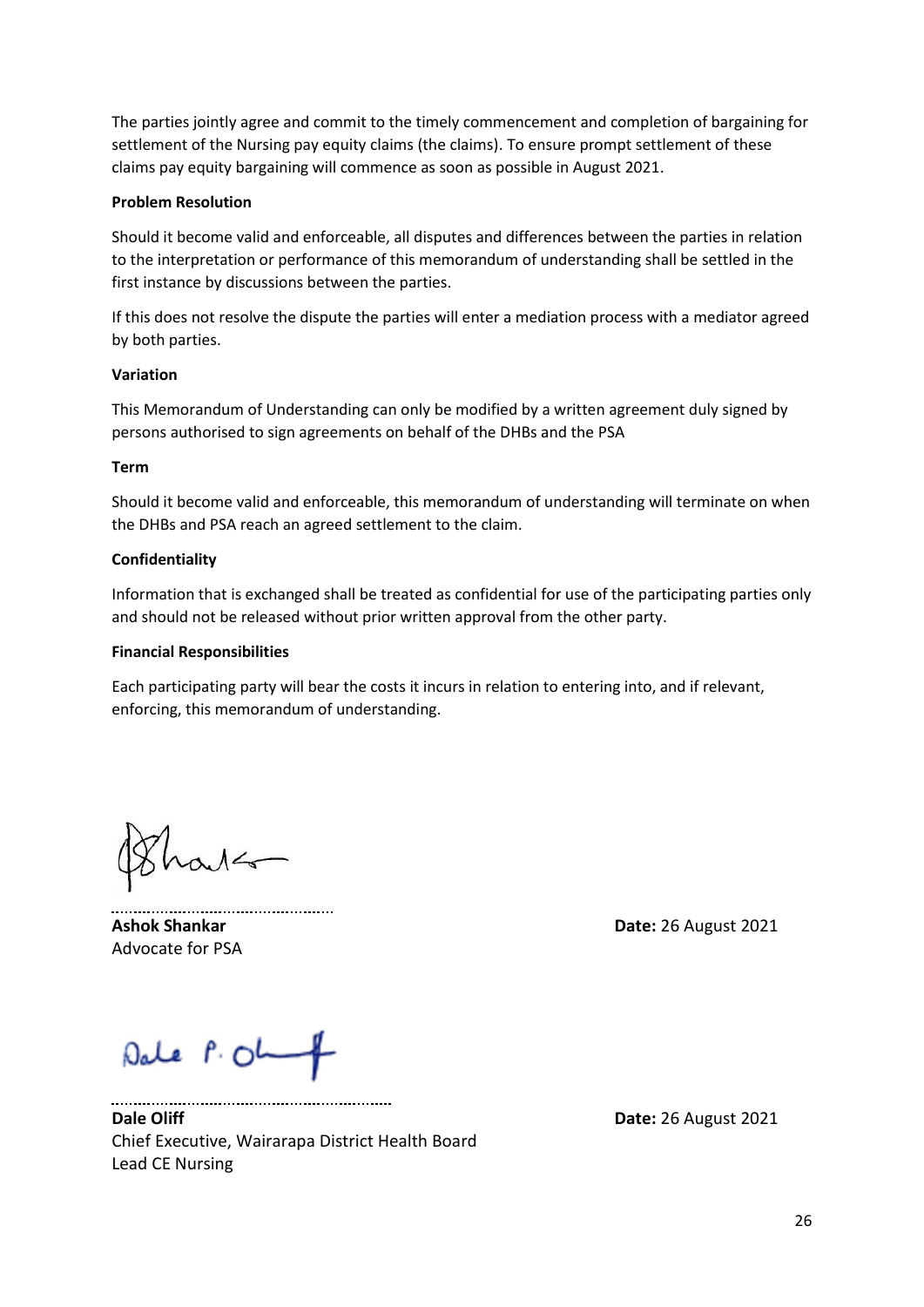On behalf of the 16 DHBs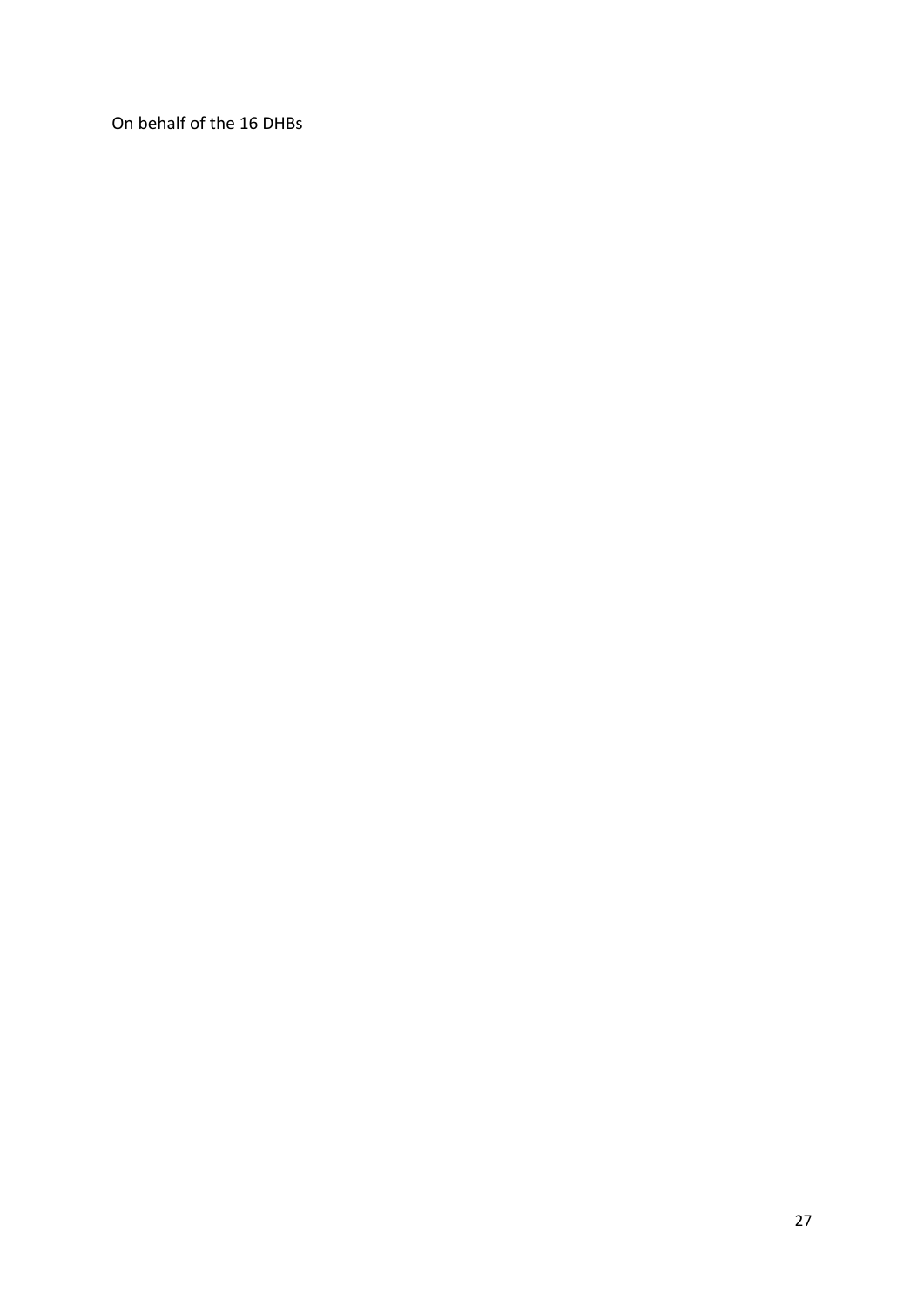## **APPENDIX 2**

# **TERMS OF REFERENCE - Mental Health and Public Health Workload and Staffing Steering Committee**

## **1. GENERAL**

- **a)** These terms of reference set out the membership, purpose, responsibilities and reporting arrangements of the Mental Health and Public Health Workload and Staffing Steering Committee ("Steering Committee").
- **b)** The Steering Committee's primary purpose is to create a national forum covering both MECAs and all DHBs to oversee compliance by DHBs of their obligations under clause 31.7.
- **c)** The Steering Committee will oversee key agreed projects, including priority projects to:
	- **i)** implement clause 31.7 of the MECAs on workload management (following the principles attached as Annex 1),
	- **ii)** reduce violence towards staff, and
	- **iii)** look at ways to retain experienced and qualified staff in mental health and addictions.

## **2. SPONSORS, MEMBERSHIP AND QUORUM**

- a) The Sponsors of the Steering Committee shall be Fiona Dugan ("DHBs' Sponsor") and National Secretary of PSA ("PSA Sponsor") (together "the Sponsors")]. Any replacement DHB Sponsor shall be appointed by the DHBs CE forum. Any replacement PSA Sponsor shall be appointed by the General Secretary of PSA.
- b) The composition of the Steering Committee shall be as follows: (or as otherwise agreed by the Sponsors):
	- i) DHB Management appointees the following as appointed in writing by the DHBs' Sponsor (following consultation with the PSA Sponsor) :
		- (1) One GM HR from a DHB
		- (2) One GM Operations from a DHB
		- (3) One Director of Nursing from a DHB
		- (4) One Chief Operating Officer from a DHB
		- (5) One Employment Relations Manager from a DHB
	- ii) PSA appointees the following as appointed in writing by the PSA Sponsor (following consultation with the DHBs' Sponsor)
		- (1) Five PSA delegates (of whom at least one is a Māori representative)
		- (2) 2 PSA officials
- c) The quorum shall be 3 DHB Management Appointees and 3 PSA Appointees (at least one of whom is a PSA Official).
- d) A Chair or Co-Chairs of the Steering Committee shall be appointed from time to time by the Steering Committee by consensus.
- e) Secretarial services (including for example the preparation of agendas and minutes of meetings) shall be provided by the DHBs

## **3. ATTENDANCE**

- a) Other individuals may be invited to attend if specific specialist advice is required.
- b) Other colleagues from supporting organisations may be invited to attend where appropriate.

## **4. FREQUENCY OF MEETINGS**

a) The Steering Committee will meet every 6 weeks, at least 3 meetings each year should be face to face. The chair may call additional meetings as necessary.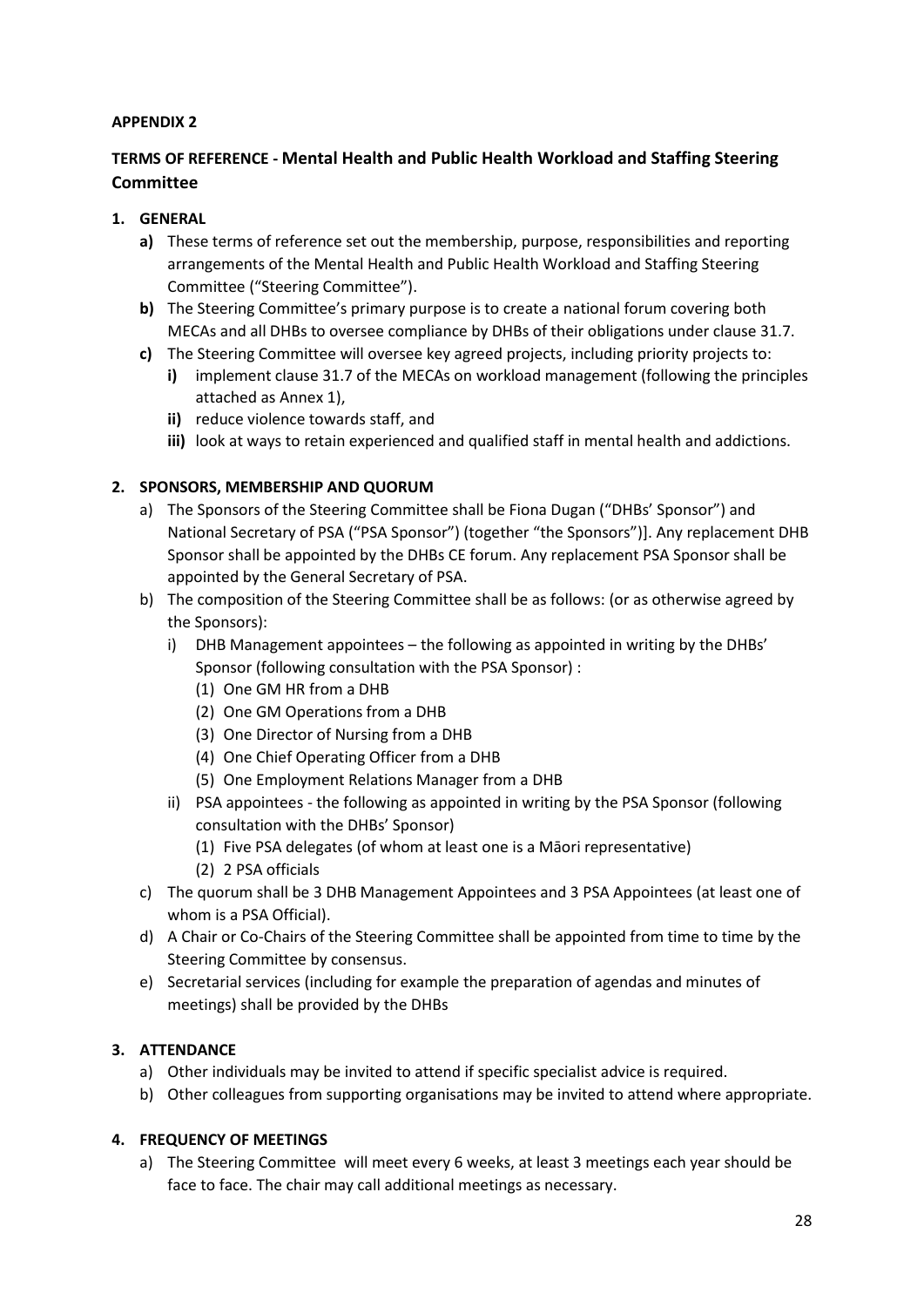- b) If a designated member is unable to attend, they should endeavour to send a representative in their place.
- c) Members may be contacted in between the formal meetings, if there are urgent matters to discuss.

## **5. REPORTING**

- a) The Steering Committee will report to the Sponsors who may attend the face to face meetings.
- b) Quarterly written reports will be provided by the Chair (or Co-Chairs) to the Sponsors

## **6. RESOURCING**

The DHBs shall provide adequate resourcing to the Steering Committee to ensure its effectiveness including without limitation paid delegate release and access to the following resources:

- a) Data analysis
- b) Rostering expertise
- c) CCDM knowledge
- d) Relevant Health and Safety expertise including access to the Health and Safety National Managers Forum
- e) ACC expertise

## **7. GROUND RULES**

- a) Requests for Agenda items should be sent to the Chair (or Co-Chairs) a minimum of two weeks in advance. The Chair (or Co-Chairs) will decide when and if items can be added, depending on previous commitments and time restraints.
- b) An approved agenda and papers will be circulated by email to all members five working days in advance of meetings taking place.
- c) Minutes from the previous meeting will be circulated to all members no later than 15 working days after the meeting.
- d) To ensure that meetings run smoothly and effectively, members will be expected to adhere to the following rules:
	- i) Members will read circulated reports and other materials in advance of meetings
	- ii) Discussions should follow planned agendas
	- iii) Decisions shall be made by consensus
	- iv) Identify actions that result from discussions and commit to following through those actions

## **8. CONFIDENTIALITY**

- a) Documents shall not be shared externally unless expressly stated otherwise.
- b) Members are required to respect confidentiality of specific topics discussed at the meeting as requested by other members.

## **9. REVIEW DATE**

Membership and chairing arrangements will be reviewed annually between the Sponsors. Next Review date will be 1 May 2022 or such other date as agreed by the Sponsors.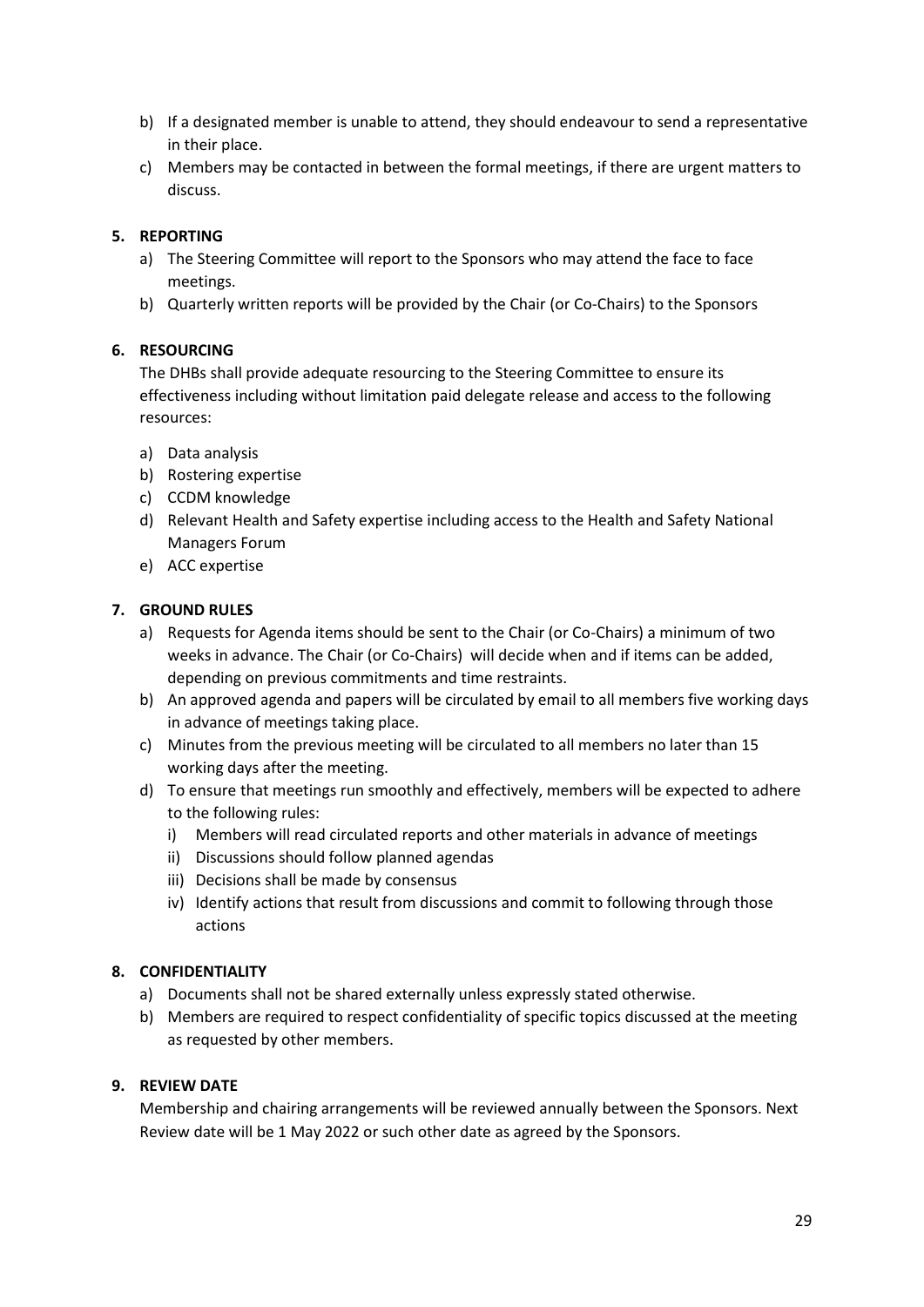### **ANNEX – Workstream on implementation of clause 31.7 obligations**

### **1. BACKGROUND**

- **a)** There are 2 Multi-Employer Collective Agreements covering Mental Health and Public Health Nursing ("the MECAs")
	- **i)** PSA and 3 Auckland Region DHBs Auckland DHB, Counties-Manukau DHB and Waitemata DHB; and
	- **ii)** PSA and the following DHBs: Bay of Plenty DHB, Canterbury DHB, Capital and Coast DHB, Hawke's Bay DHB, Hutt Valley DHB, Lakes District DHB, Midcentral DHB, Nelson Marlborough DHB, Northland DHB, Southern DHB, Tairawhiti DHB, Taranaki DHB, Waikato DHB, Wairarapa DHB, West Coast SHB and Whanganui DHB
- **b)** Both MECAs contain the following clause 31.7 :
- 31.7 Workload Management
	- 1. Where not already established PSA and management will meet to agree the minimum numbers of staff needed in each ward/Workplace to provide safe and effective care to patients. The discussion should also consider the ratio of staff mix.
	- 2. Regular meetings (preferably once a month) will be held between the managers and PSA delegates at the unit level.
	- 3. Agreement should also be made at the unit/level to ensure that where the acuity in a ward /or workloads in a community setting increases and staff and patients

become unsafe additional staff can be brought in. The agreement should clearly specify who is responsible to make the call to increase staffing levels

4. Where additional staffing cannot be brought in the escalation process outlined in appendix 2 to reduce patient numbers in the ward or reduce the workloads in community settings, should be implemented.

## **2. RESPONSIBILITIES**

- a) To continue the interest-based process commenced in the 2020/21 bargaining concerning workload and compliance with clause 31.7 and in doing so:
	- i) To develop a workplan that includes milestones and timeframes to deliver clause 31.7.
	- ii) To make recommendations to DHBs and the Sponsors (as set out below) about compliance with clause 31.7.
	- iii) To connect with Area Directors of Mental Health and their equivalents in Public Health concerning their strategies and objectives and in particular the effect on workload and to monitor the delivery of those strategies
	- iv) To gather information and data for the purposes of monitoring compliance with clause 31.7
	- v) In relation to Public Health, given COVID response requirements, to recommend time scales and course of action.
	- vi) To develop guidelines for the resourcing of workplans ensuring that there is adequate workforce representation and time applied to deliver the relevant workplan
	- vii) To consider and recommend methodology to deliver appropriate workload and staffing levels including process, tools, structure, and approach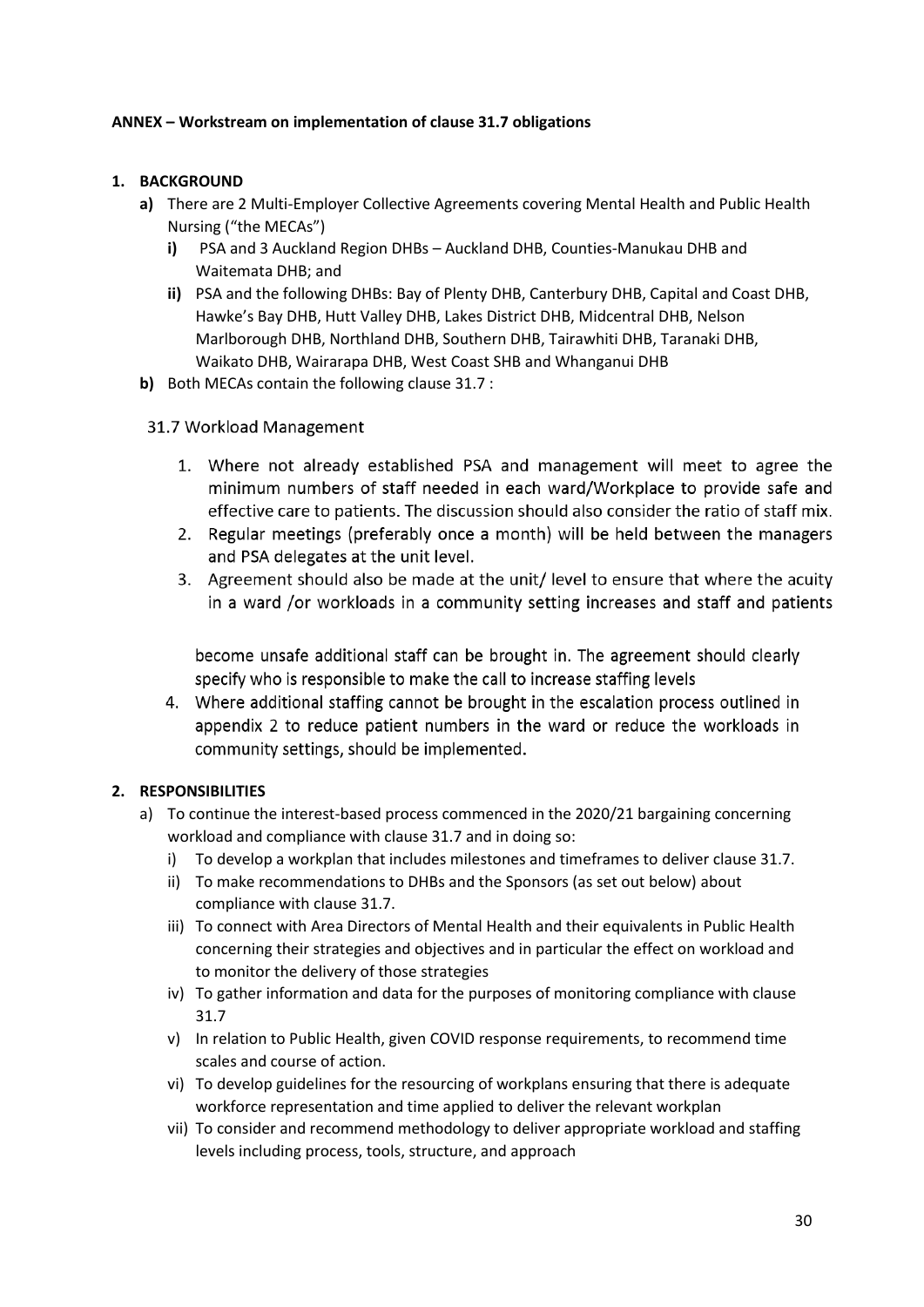- viii) To consider workloads and compliance programmes in particular workplaces, as required
- ix) To recommend changes to policies and practices in connection with the workplans
- x) To consider clerical and allied positions in connection with the workplan, in recognition that workload is undertaken by multidisciplinary teams (especially but not only in community mental health settings).

## **3. PURPOSE**

This workstream focusses on the Steering Committee's primary purpose which is to create a national forum covering both MECAs and all DHBs to oversee compliance by DHBs of their obligations under clause 31.7

In doing so it will:

- i) Enable management and PSA and its delegates to co-ordinate the work of DHBs in complying with clause 31.7
- ii) Recommend approach and methodology to the DHBs, as and when required, to assist with compliance with clause 31.7 of the MECAs and in particular to recommend and oversee pilot programmes of work at specified DHBs (to be agreed), for the purpose of developing know-how and methodology which may assist those and other DHBs with compliance. These processes should include an agreed escalation pathway for determining breaches/remedies, which will include an independent panel or reviewer to review the operational circumstances for both the employees and the relevant DHB.
- iii) In relation to compliance with clause 31.7, develop processes to ensure that responses to short staffing address the following principles:
	- (1) Every area has a VRM and has a practical VRM escalation plan that is to be implemented once the area has been categorised as under-resourced. These plans are to be developed in collaboration between appropriate managers and PSA delegates, and in conjunction with the provisions of clause 31.7 of the MECA and its appendix.
	- (2) Where possible the VRM is linked across a service and reviewed by the appropriate manager. e.g acute services manager for acute inpatient and community crisis teams. This will enable a full picture of the area.
	- (3) VRM measures/questions are developed in collaboration between appropriate managers and PSA delegates and must include safety and capacity measures/questions.
	- (4) There will be appropriate education and training of a VRM team (Need to cover a broad range ofskills)
	- (5) The VRM Team would be managed through IOCs (Integrated Operational Centres), and deployed according to VRM and ring-fenced for VRM response
	- (6) Short staffing in areas that do not have Trendcare (for example in community and public health settings) will require further work focussing on the identification of short staffing trigger points and the development of 'flow to the need' teams.
	- (7) Focus on the delivery of safe nursing care.
- iv) Oversee and monitor the execution of that workplan during the term of the MECAs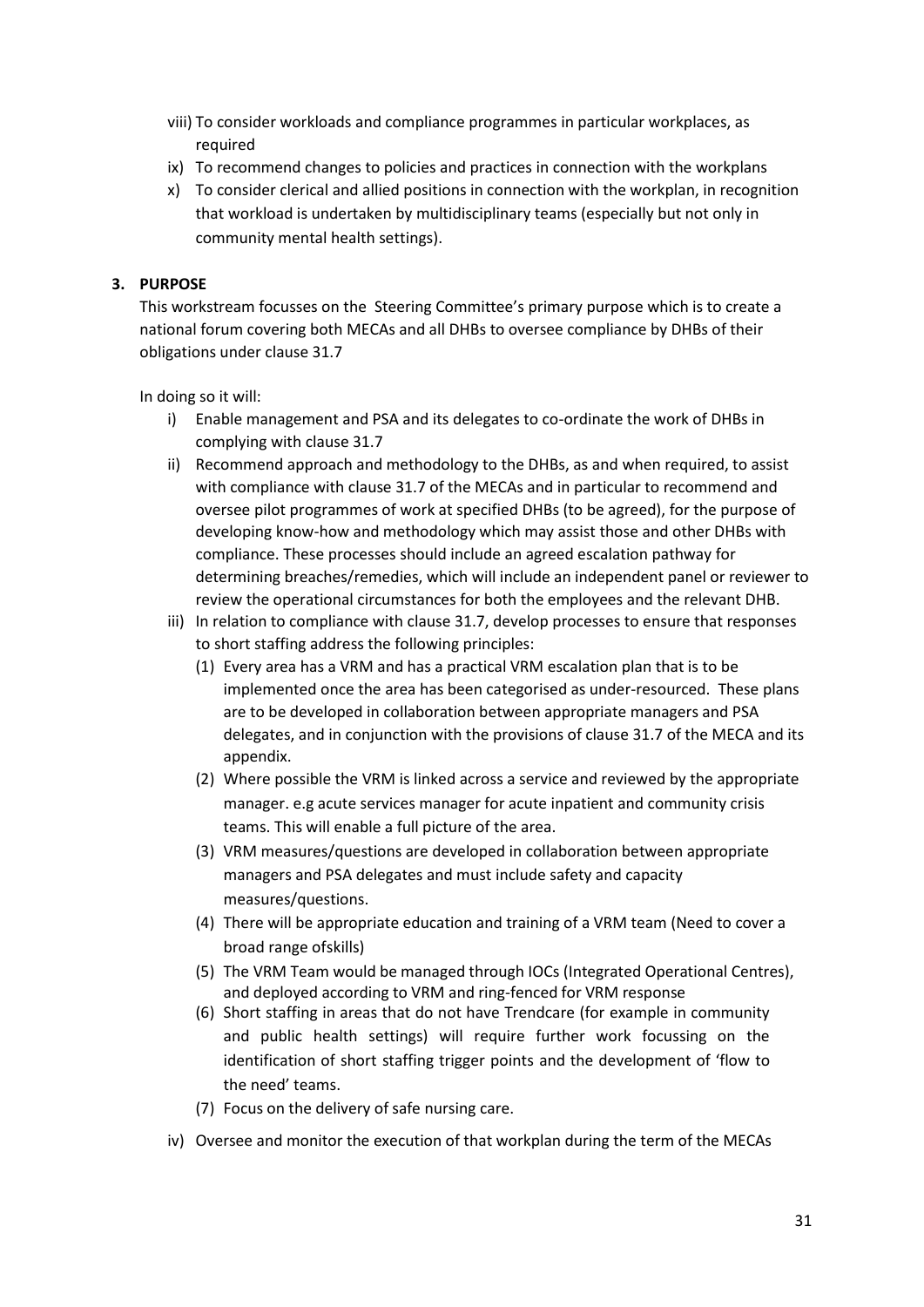- v) Connect with the Nursing Accord and other professional and workplace forums which are overseeing workload discussions
- vi) Ensure continuity through the Health and Disability Reform and transition to HealthNZ
- vii) Comply with such other purposes as the Sponsors may specify in writing.